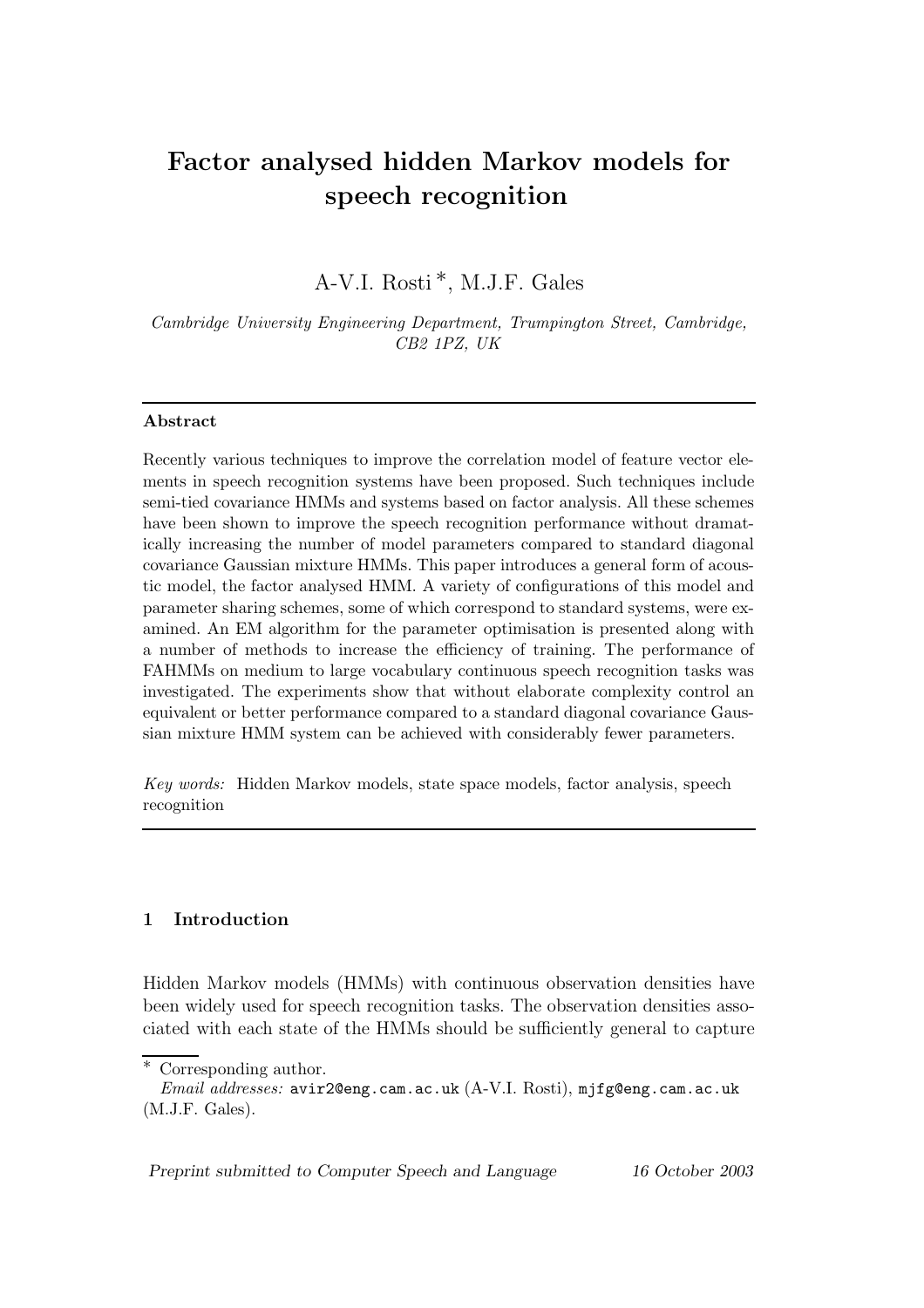the variations among individual speakers and acoustic environments. At the same time, the number of parameters describing the densities should be as low as possible to enable fast and robust parameter estimation when using a limited amount of training data. Gaussian mixture models (GMMs) are the most commonly used form of state distribution model. They are able to approximate non-Gaussian densities, including densities with multiple modes. One of the issues when using multivariate Gaussian distributions or GMMs is the form of covariance matrix for each component. Using full covariance components increases the number of parameters dramatically which can result in poor parameter estimates. Hence, components with diagonal covariance matrices are commonly used in HMMs for speech recognition. Diagonal covariance GMMs can approximate correlations between the feature vector elements. However, it would be beneficial to have uncorrelated feature vectors for each component when diagonal covariance matrices are used.

A number of schemes to tackle this intra-frame correlation problem have been proposed. One approach to decorrelate the feature vectors is to transform each set of vectors assigned to a particular component so that the diagonal covariance matrix assumption becomes valid. This system would, however, have the same complexity as full covariance GMMs. Alternatively, a single global decorrelation transform could be used as in principal component analysis. Unfortunately, it is hard to find a single transform that decorrelates speech feature vectors for all states in an HMM system. Semi-tied covariance matrices (STCs) (Gales, 1999) can be viewed as a halfway solution. A class of states with diagonal covariance matrices can be transformed into full covariance matrices via a class specific linear transform. Systems employing STC generally yield better performance than standard diagonal covariance HMMs, or single global transforms, without dramatically increasing the number of model parameters.

The intra-frame correlation modelling problem may also be addressed by using subspace models. Heteroscedastic linear discriminant analysis (HLDA) (Gales, 2002; Kumar, 1997) models the feature vectors via a linear projection matrix applied to some lower dimensional vectors superimposed with noise spanning the uninformative, "nuisance" dimensions. There is a close relationship between STC and HLDA. The parameter estimation is similar and both can be viewed as feature space transform schemes. Alternatives to systems based on LDA-like projections are schemes based on factor analysis (Saul and Rahim, 1999; Gopinath, Ramabhadran, and Dharanipragada, 1998). These model the covariance matrix via a linear probabilistic process applied to a simpler lower dimensional representation called factors. Where the LDA can be viewed as a projection scheme the factor analysis is later referred to as a linear transformation due to the additive noise term. The factors can be viewed as state vectors and the factor analysis as a generative observation process. Each component of a standard HMM system can be replaced with a factor analysed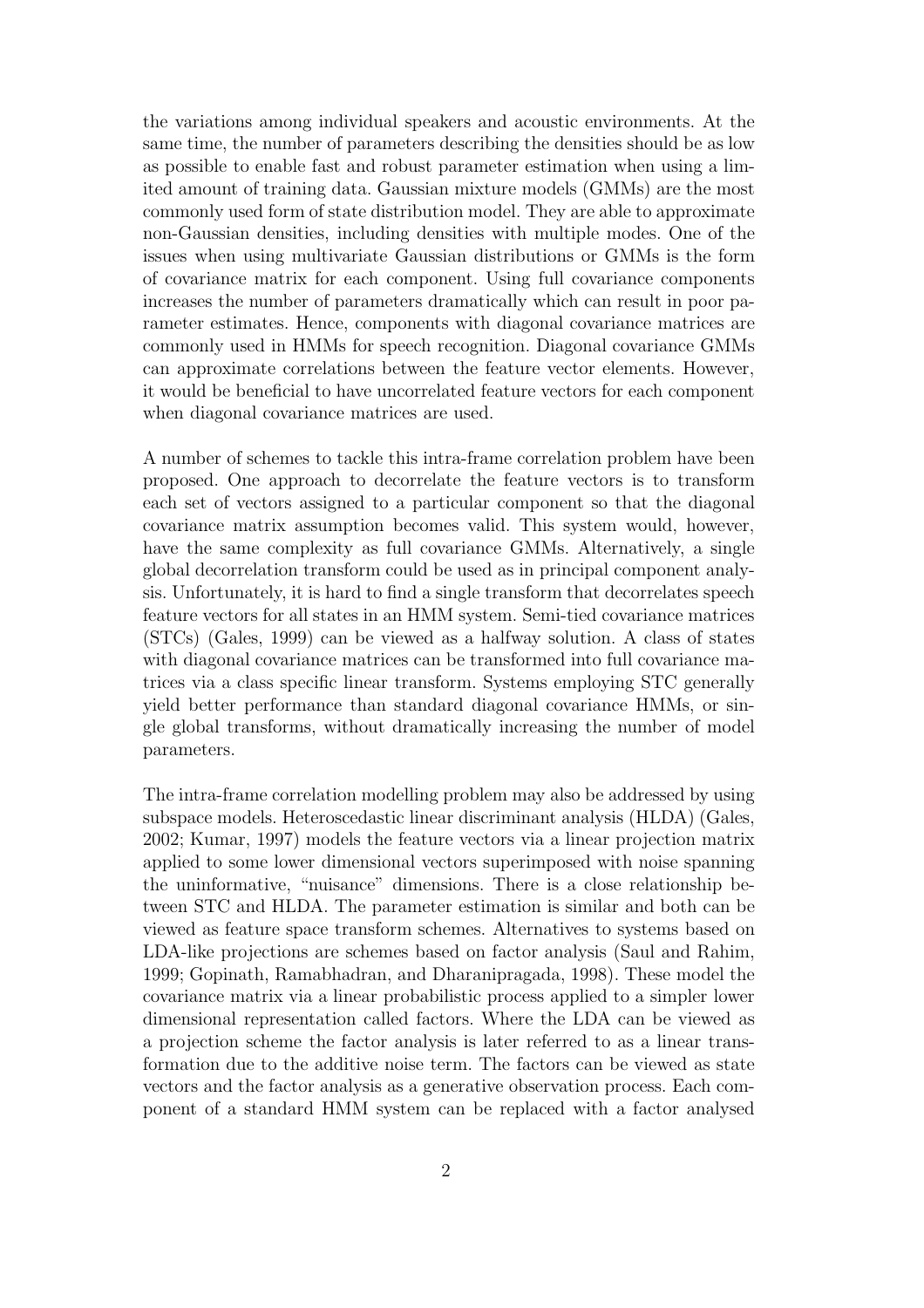covariance model (Saul and Rahim, 1999). This dramatically increases the number of model parameters due to an individual loading matrix attached to each component. The loading matrix (later referred to as the observation matrix) and the underlying factors (state vector) can be shared among several observation noise components as in shared factor analysis (SFA). This system is closely related to the "factor analysis invariant to linear transformations of data" (FACILT) (Gopinath et al., 1998) without the global linear transformation. SFA also assumes the factors being distributed according to a standard normal distribution. Alternatively the standard factor analysis can be extended by modelling the factors with GMMs as in independent factor analysis (IFA) (Attias, 1999). In IFA the individual factors are modelled by independent 1-dimensional GMMs.

This paper introduces an extension to the standard factor analysis which is applicable to HMMs. The model is called factor analysed HMM (FAHMM). FAHMMs belong to a broad class of generalised linear Gaussian models (Rosti and Gales, 2001) which extends the set of standard linear Gaussian models (Roweis and Ghahramani, 1999). Generalised linear Gaussian models are state space models with linear state evolution and observation processes, and Gaussian mixture distributed noise processes. The underlying HMM generates piecewise constant state vector trajectories that are mapped into the observation space via linear probabilistic observation processes. FAHMM combines the observation process from SFA with the standard diagonal covariance Gaussian mixture HMM acting as a state evolution process. Alternatively, it can be viewed as a dynamic version of IFA $<sup>1</sup>$  with a Gaussian mixture model as</sup> the observation noise. Due to the factor analysis based observation process, FAHMMs should model the intra-frame correlation better than diagonal covariance matrix HMMs, yet be more compact than full covariance matrix HMMs. In addition, FAHMMs allow a variety of configurations and subspaces to be explored.

The model complexity has become a standard problem in speech recognition and machine learning over the recent years (Liu, Gales, and Woodland, 2003). For example, Bayesian information criterion has been applied separately to speaker clustering and selecting the number of Gaussian mixture components in (Chen and Gopalakrishnan, 1998). Current complexity controls are derived from Bayesian schemes based on correctly modelling some held-out data. However, it is well known that the models giving highest log-likelihood for some data do not automatically result in better recognition performance on unseen data. Most of the complexity control work for speech recognition has addressed

 $1$  The independent factor assumption in IFA would correspond to a multiple stream HMM with independent 1-dimensional streams in the state space. In FAHMMs this assumption is relaxed, and the factors are distributed according to a GMM with diagonal covariance matrices.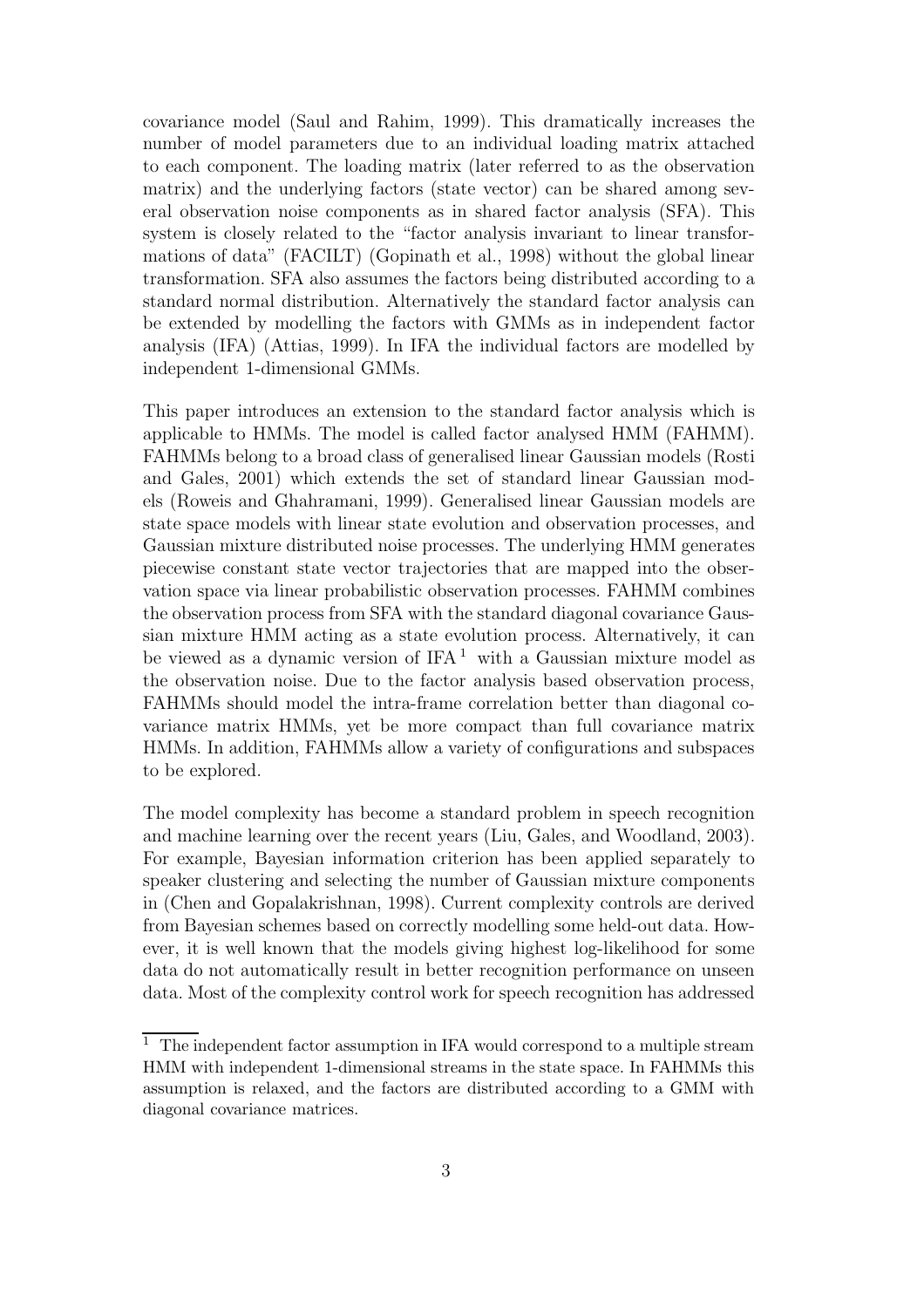the selection of a single form of parameter such as the number of Gaussian components. To date, a successful scheme to select more than one form of parameter simultaneously has not been published. In case of FAHMMs, the number of Gaussian components in both, the state and observation space, as well as the dimensionality of the state space can be chosen. Although the model complexity is an important issue with FAHMMs, it is beyond the scope of this article.

The second section of this paper describes the theory behind FAHMMs including efficient likelihood calculation and the parameter estimation. Implementation issues arising from increased number of model parameters and resource constraints are discussed in the following section. An efficient two level training scheme is described as well. Three sets of experiments with different configurations in medium to large vocabulary speech recognition tasks are presented in Section 4. Conclusions and future work are also provided.

## 1.1 Notation

In this paper, bold capital letters are used to denote matrices, e.g.  $\boldsymbol{A}$ , bold letters refer to vectors, e.g. a, and plain letters represent scalars, e.g. c. All vectors are column vectors unless otherwise stated. Prime is used to denote the transpose of a matrix or a vector, e.g.  $\boldsymbol{A}', \boldsymbol{a}'$ . The determinant of a matrix is denoted by  $|\mathbf{A}|$ . Gaussian distributed vectors, e.g. x with mean vector,  $\boldsymbol{\mu}$ , and covariance matrix,  $\Sigma$ , are denoted by  $x \sim \mathcal{N}(\mu, \Sigma)$ . The likelihood of a vector z being generated by the above Gaussian; i.e., the Gaussian evaluated at the point z, is represented as  $p(z) = \mathcal{N}(z; \mu, \Sigma)$ . Vectors distributed according to a Gaussian mixture model are denoted by  $x \sim \sum_m c_m \mathcal{N}(\mu_m, \Sigma_m)$  where  $c_m$  are the mixture weights, and sum to unity. The lower case letter  $p$  is used to represent a continuous distribution, whereas a capital letter  $P$  is used to denote a probability mass function of a discrete variable. The probability that a discrete random variable,  $\omega$ , equals m is denoted by  $P(\omega = m)$ .

## 2 Factor Analysed Hidden Markov Models

First, the theory behind factor analysis is revisited and a generalisation of factor analysis to encompass Gaussian mixture distributions is presented. The factor analysed HMM is introduced in a generative model framework. Efficient likelihood calculation and parameter optimisation for FAHMMs are then presented. The section is concluded by relating several configurations of FAHMMs to standard systems.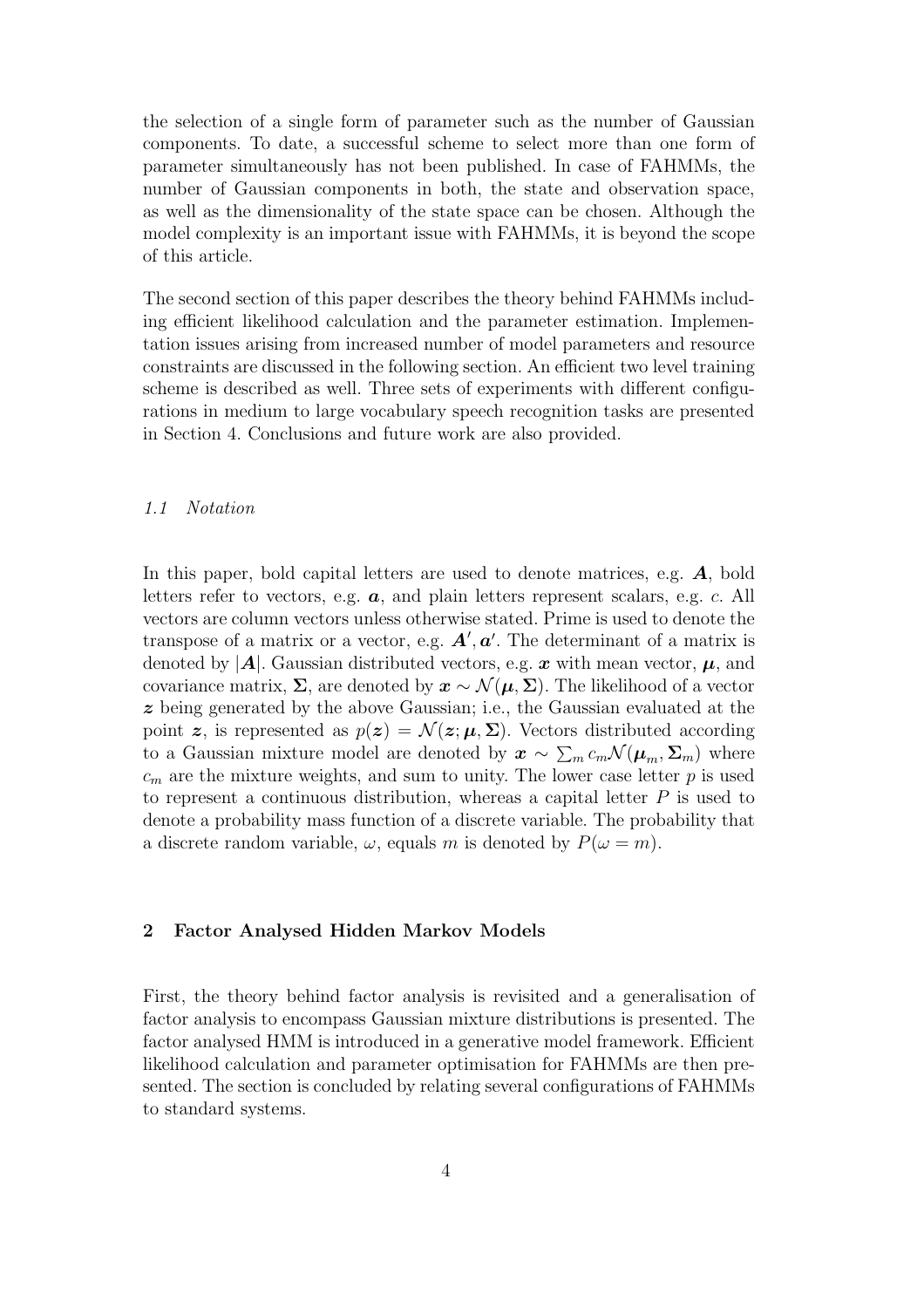#### 2.1 Factor Analysis

Factor analysis is a statistical method for modelling the covariance structure of high dimensional data using a small number of latent (hidden) variables. It is often used to model the data instead of a Gaussian distribution with full covariance matrix. Factor analysis can be described by the following generative model

> $\boldsymbol{x}\sim\mathcal{N}(\boldsymbol{0},\boldsymbol{I})$  $\boldsymbol{o} = \boldsymbol{Cx} + \boldsymbol{v}, \qquad \boldsymbol{v} \sim \mathcal{N}(\boldsymbol{\mu}^{(o)}, \boldsymbol{\Sigma}^{(o)})$

where  $x$  is a collection of k factors (k-dimensional state vector) and  $\boldsymbol{o}$  is a p-dimensional observation vector. The covariance structure is captured by the factor loading matrix (observation matrix),  $C$ , which represents the linear transform relationship between the state vector and the observation vector. The mean of the observations is determined by the error (observation noise) modelled as a single Gaussian with mean vector  $\mu^{(o)}$  and diagonal covariance matrix  $\Sigma^{(o)}$ . The observation process can be expressed as a conditional distribution,  $p(\boldsymbol{o}|\boldsymbol{x}) = \mathcal{N}(\boldsymbol{o}; \boldsymbol{C}\boldsymbol{x} + \boldsymbol{\mu}_{(0)}^{(o)}, \boldsymbol{\Sigma}^{(o)})$ . Also, the observation distribution is a Gaussian with mean vector  $\mu^{(o)}$  and covariance matrix  $CC' + \Sigma^{(o)}$ .

The number of model parameters in a factor analysis model is  $\eta = p(k+2)$ . It should be noted that any non-zero state space mean vector,  $\boldsymbol{\mu}^{(x)}$ , can be absorbed by the observation mean vector by adding  $\mathcal{C}\mu^{(x)}$  into  $\mu^{(o)}$ . Furthermore, any non-identity state space covariance matrix,  $\Sigma^{(x)}$ , can be transformed into an identity matrix using eigen decomposition,  $\Sigma^{(x)} = Q \Lambda Q'$ . The matrix Q consists of the eigenvectors of  $\Sigma^{(x)}$  and  $\Lambda$  is a diagonal matrix with the eigenvalues of  $\Sigma^{(x)}$  on the main diagonal. The eigen decomposition always exists and is real valued since a valid covariance matrix is symmetric and positive definite. The transformation can be subsumed into the observation matrix by multiplying  $C$  from the right by  $Q\Lambda^{1/2}$ . It is also essential that the observation noise covariance matrix be diagonal. Otherwise, the sample statistics of the data can be set as the observation noise and the loading matrix equal to zero. As the number of model parameters in a Gaussian with full covariance matrix is  $\eta = p(p+3)/2$ , a reduction in the number of model parameters using factor analysis model can be achieved by choosing the state space dimensionality according to  $k < (p-1)/2$ .

Factor analysis has been extended to employ Gaussian mixture distributions for the factors in IFA (Attias, 1999) and the observation noise in SFA (Gopinath et al., 1998). As in the standard factor analysis above, there is a degeneracy present in these systems. The covariance matrix of one state space component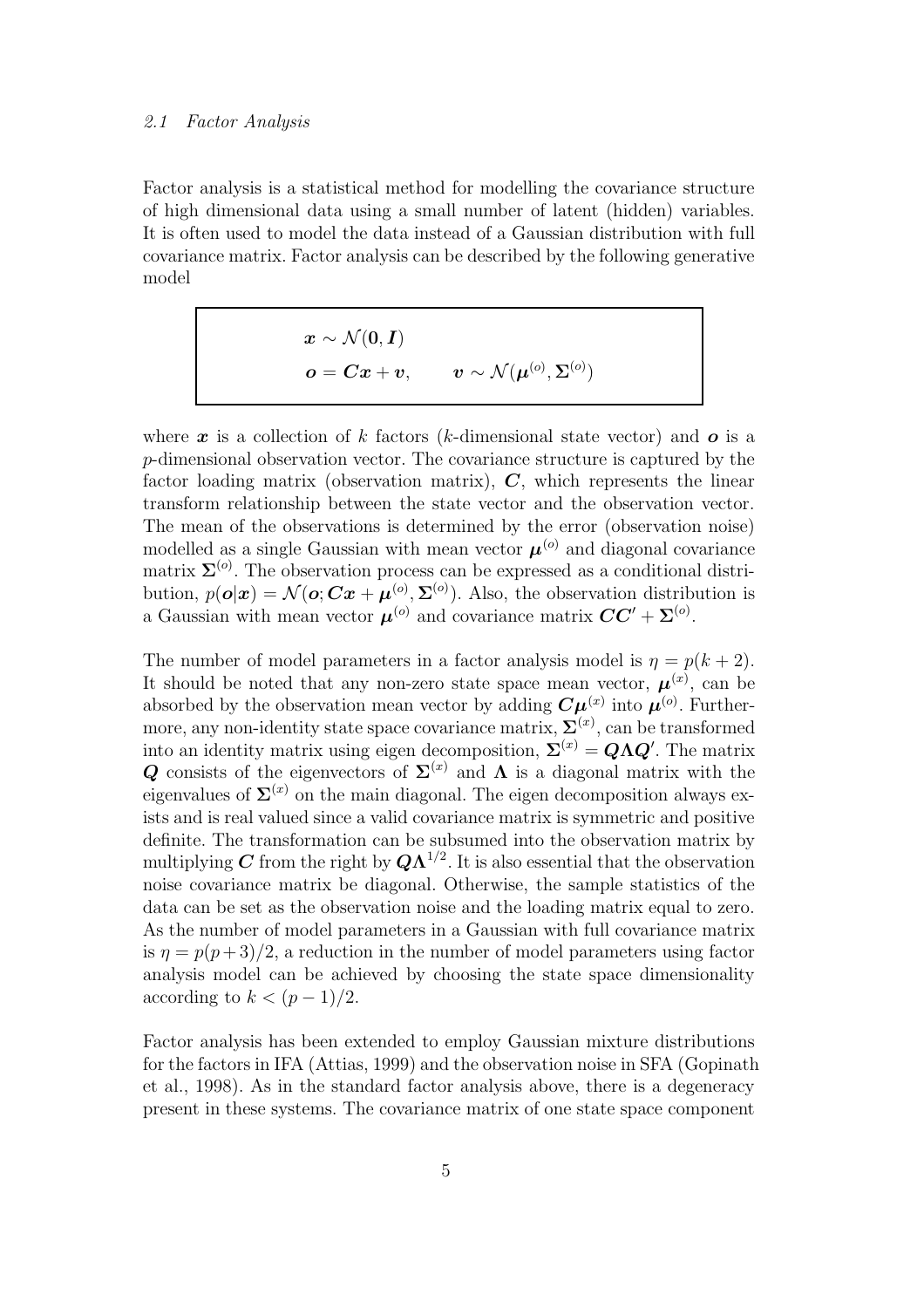can be subsumed into the loading matrix and one state space noise mean vector can be absorbed by the observation noise mean. Therefore, the factors in SFA can be assumed to obey standard normal distribution. The effective number of free parameters (mixture weights not included) in a factor analysis model with Gaussian mixture noise models is given by  $2(M^{(x)}-1)k + kp + 2M^{(0)}p$  where  $M^{(x)}$  and  $M^{(o)}$  represent the number of mixture components in the state and observation space respectively.

#### 2.2 Generative Model of Factor Analysed HMM

Factor analysed hidden Markov model is a dynamic state space generalisation of a multiple component factor analysis system. The k-dimensional state vectors,  $x_t$ , are generated by a standard diagonal covariance Gaussian mixture HMM. The *p*-dimensional observation vectors,  $o_t$ , are generated by a multiple noise component factor analysis observation process. A generative model for FAHMM can be described by the following equation

$$
\boldsymbol{x}_t \sim \mathcal{M}^{hmm}, \qquad \mathcal{M}^{hmm} = \{a_{ij}, c_{jn}^{(x)}, \boldsymbol{\mu}_{jn}^{(x)}, \boldsymbol{\Sigma}_{jn}^{(x)}\}\n\n\boldsymbol{o}_t = \boldsymbol{C}_t \boldsymbol{x}_t + \boldsymbol{v}_t, \qquad \boldsymbol{v}_t \sim \sum_m c_{jm}^{(o)} \mathcal{N}(\boldsymbol{\mu}_{jm}^{(o)}, \boldsymbol{\Sigma}_{jm}^{(o)})
$$
\n(1)

where the observation matrices,  $C_t$ , may be dependent on the HMM state or tied over multiple states. The HMM state transition probabilities from state i to state j are represented by  $a_{ij}$  and the state and observation space mixture distributions are described by the mixture weights  ${c_{j_n}^{(x)}}$  $\binom{(x)}{jn}, c_{jm}^{(o)}\},$  mean vectors  $\{\boldsymbol{\mu}_{jn}^{(x)}$  $\{\boldsymbol{\mu}_{jn}^{(x)}, \boldsymbol{\mu}_{jm}^{(o)}\}$  and diagonal covariance matrices  $\{\boldsymbol{\Sigma}_{jn}^{(x)}\}$  $_{jn}^{(x)}, \mathbf{\Sigma}_{jm}^{(o)}\}.$ 

Dynamic Bayesian networks (DBN) (Ghahramani, 1998) are often presented in conjunction with the generative models to illustrate the conditional independence assumptions made in a statistical model. A DBN describing a FAHMM is shown in Fig. 1. The square nodes represent discrete random variables such as the HMM state  $\{q_t\}$ , and  $\{\omega_t^x, \omega_t^o\}$  which indicate the active state and observation mixture components, respectively. Continuous random variables such as the state vectors,  $x_t$ , are represented by round nodes. Shaded nodes depict observable variables,  $o_t$ , leaving all the other FAHMM variables hidden. A conditional independence assumption is made between variables that are not connected by directed arcs. The state conditional independence assumption between the output distributions of a standard HMM is also used in a FAHMM.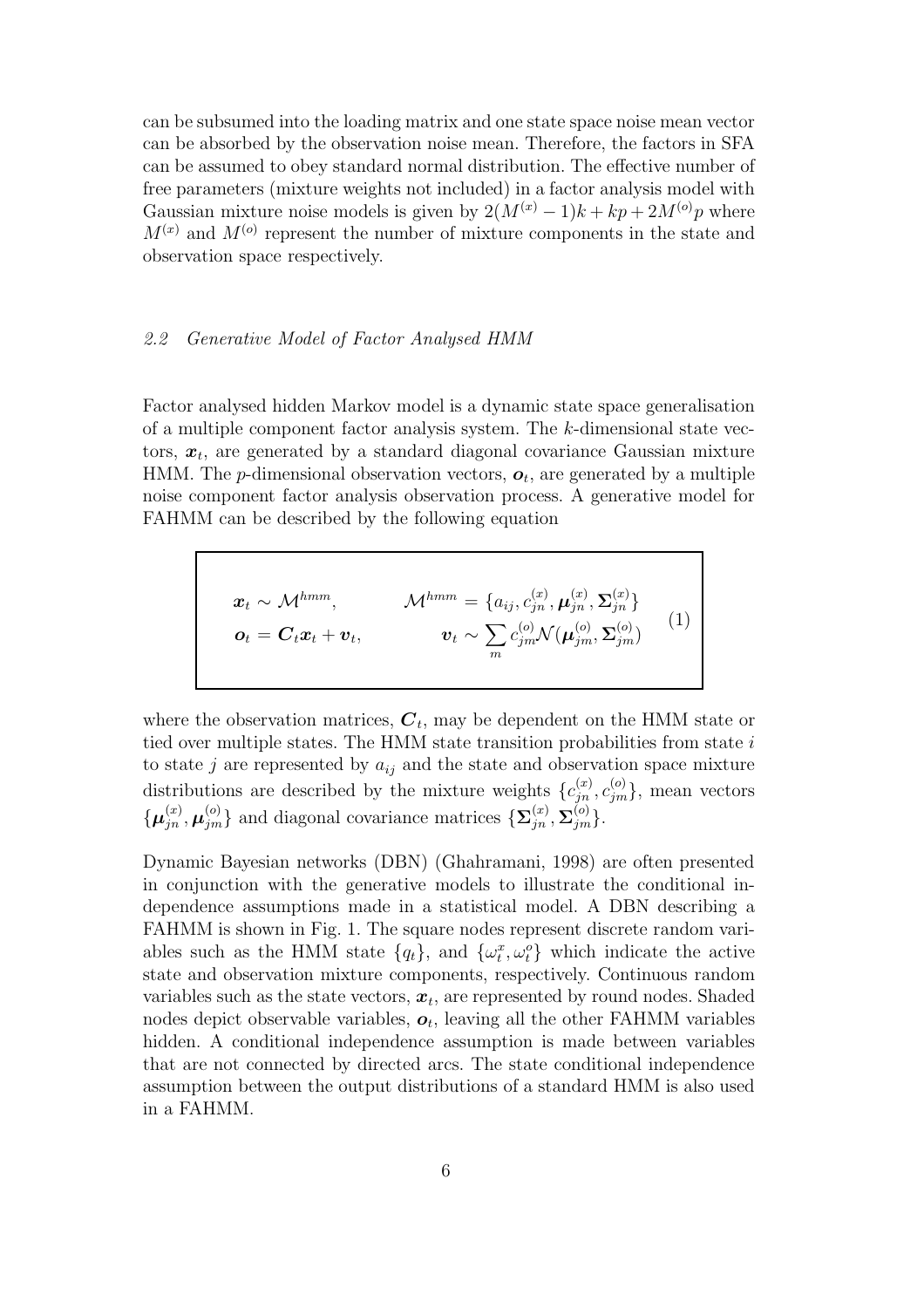

Fig. 1. Dynamic Bayesian network representing a factor analysed hidden Markov model. Square nodes represent discrete and round nodes continuous random variables. Shaded nodes are observable; all the other nodes are hidden. A conditional independence assumption is made between nodes that are not connected by directed arcs.

#### 2.3 FAHMM Likelihood Calculation

An important aspect of any generative model is the complexity of the likelihood calculations. The generative model in Equation (1) can be expressed by the following two Gaussian distributions

$$
p(\boldsymbol{x}_t|q_t=j,\omega_t^x=n)=\mathcal{N}(\boldsymbol{x}_t;\boldsymbol{\mu}_{jn}^{(x)},\boldsymbol{\Sigma}_{jn}^{(x)})
$$
\n(2)

$$
p(\boldsymbol{o}_t|\boldsymbol{x}_t, q_t = j, \omega_t^o = m) = \mathcal{N}(\boldsymbol{o}_t; \boldsymbol{C}_j \boldsymbol{x}_t + \boldsymbol{\mu}_{jm}^{(o)}, \boldsymbol{\Sigma}_{jm}^{(o)})
$$
(3)

The distribution of an observation  $o_t$  given the state  $q_t = j$ , state space component  $\omega_t^x = n$  and observation noise component  $\omega_t^o = m$  can be obtained by integrating the state vector  $x_t$  out of the product of the above Gaussians. The resulting distribution is also a Gaussian and can be written as

$$
b_{jmn}(\boldsymbol{o}_t) = p(\boldsymbol{o}_t | q_t = j, \omega_t^o = m, \omega_t^x = n) = \mathcal{N}\big(\boldsymbol{o}_t; \boldsymbol{\mu}_{jmn}, \boldsymbol{\Sigma}_{jmn}\big) \tag{4}
$$

where

$$
\boldsymbol{\mu}_{jmn} = \boldsymbol{C}_j \boldsymbol{\mu}_{jn}^{(x)} + \boldsymbol{\mu}_{jm}^{(o)}
$$
\n(5)

$$
\Sigma_{jmn} = \mathbf{C}_j \Sigma_{jn}^{(x)} \mathbf{C}_j' + \Sigma_{jm}^{(o)}
$$
(6)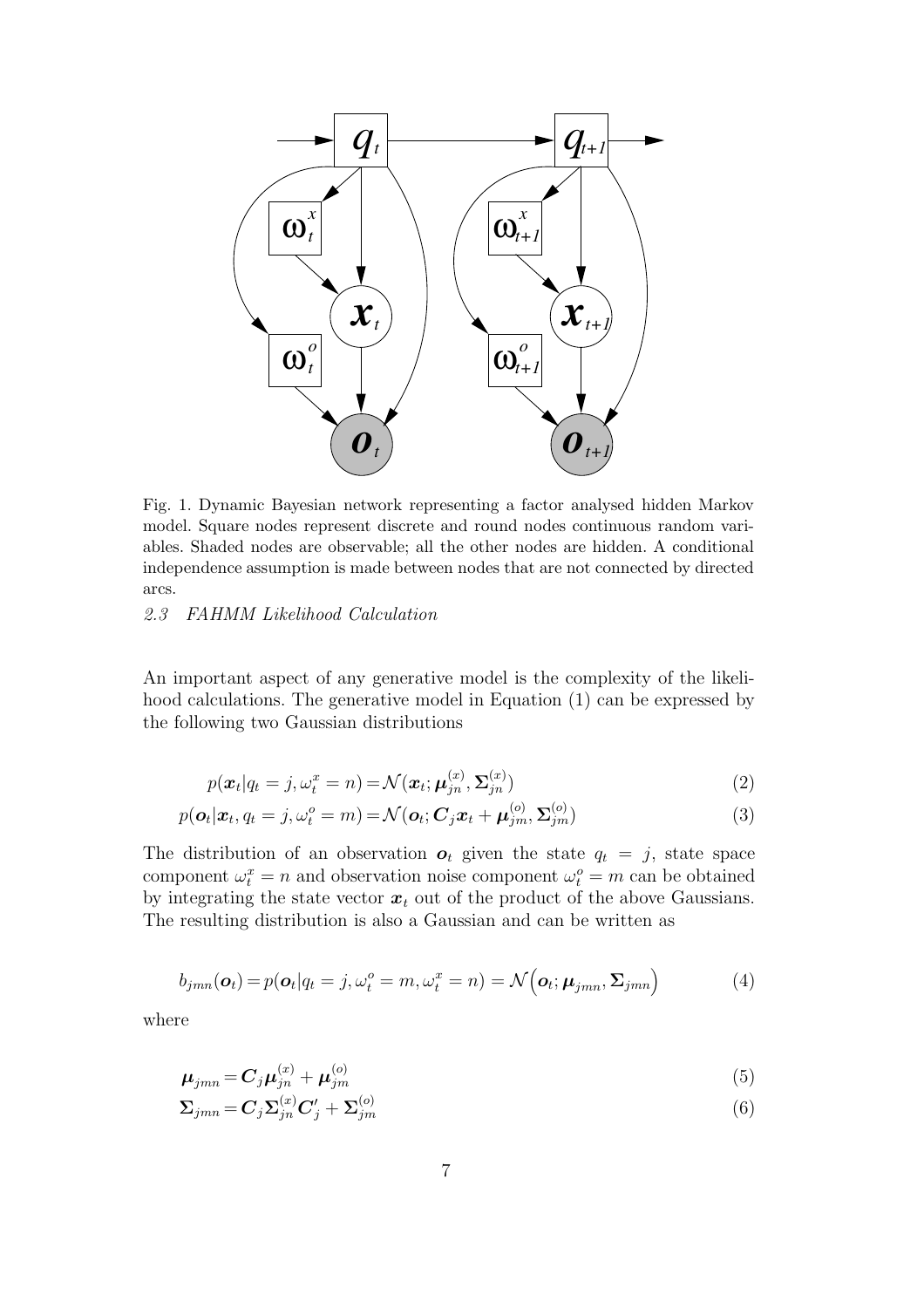The state distribution of a FAHMM state j can be viewed as an  $M^{(o)}M^{(x)}$ component full covariance matrix GMM with mean vectors given by Equation (5) and covariance matrices given by Equation (6).

The likelihood calculation requires inverting  $M^{(o)}M^{(x)}$  full p by p covariance matrices in Equation (6). If the amount of memory is not an issue, the inverses and the corresponding determinants for all the discrete states in the system can be computed prior to starting off with the training and recognition. However, this can rapidly become impractical for a large system. A more memory efficient implementation requires the computation of the inverses and determinants on the fly. These can be efficiently obtained using the following equality for matrix inverses (Harville, 1997)

$$
\begin{aligned} & (\boldsymbol{C}_{j} \boldsymbol{\Sigma}_{jn}^{(x)} \boldsymbol{C}_{j}^{\prime} + \boldsymbol{\Sigma}_{jm}^{(o)})^{-1} = \\ & \boldsymbol{\Sigma}_{jm}^{(o)-1} - \boldsymbol{\Sigma}_{jm}^{(o)-1} \boldsymbol{C}_{j} (\boldsymbol{C}_{j}^{\prime} \boldsymbol{\Sigma}_{jm}^{(o)-1} \boldsymbol{C}_{j} + \boldsymbol{\Sigma}_{jn}^{(x)-1})^{-1} \boldsymbol{C}_{j}^{\prime} \boldsymbol{\Sigma}_{jm}^{(o)-1} \end{aligned} \tag{7}
$$

where the inverses of the covariance matrices  $\Sigma_{jm}^{(o)}$  and  $\Sigma_{jn}^{(x)}$  are trivial to compute since they are diagonal. The full matrices,  $C'_{j} \Sigma_{jm}^{(o)-1} C_j + \Sigma_{jn}^{(x)-1}$ , to be inverted are only  $k$  by  $k$  matrices. This is dramatically faster than inverting full p by p matrices if  $k \ll p$ . The determinants needed in the likelihood calculations can be obtained using the following equality (Harville, 1997)

$$
|\boldsymbol{C}_j\boldsymbol{\Sigma}_{jn}^{(x)}\boldsymbol{C}_j' + \boldsymbol{\Sigma}_{jm}^{(o)}| = |\boldsymbol{\Sigma}_{jm}^{(o)}||\boldsymbol{\Sigma}_{jn}^{(x)}||\boldsymbol{C}_j'\boldsymbol{\Sigma}_{jm}^{(o)-1}\boldsymbol{C}_j + \boldsymbol{\Sigma}_{jn}^{(x)-1}|
$$

where again the determinants of the diagonal covariance matrices are trivial to compute and often the determinant of the  $k$  by  $k$  matrix is obtained as a by-product of its inverse; e.g., when using Cholesky decomposition. In a large system, a compromise has to be made between precomputing of the inverse matrices and computing them on the fly. For example, caching of the inverses can be employed because some components are likely to be computed more often than others when pruning is used.

The Viterbi algorithm (Viterbi, 1967) can be used to produce the most likely state sequence the same way as with standard HMMs. The likelihood of an observation  $o_t$  given only the state  $q_t = i$  can be obtained by marginalising the likelihood in Equation (4) as follows

$$
b_j(\boldsymbol{o}_t) = p(\boldsymbol{o}_t | q_t = j) = \sum_{m=1}^{M^{(o)}} c_{jm}^{(o)} \sum_{n=1}^{M^{(x)}} c_{jn}^{(x)} b_{jmn}(\boldsymbol{o}_t)
$$
(8)

Any Viterbi algorithm based decoder such as token passing algorithm (Young, Kershaw, Odell, Ollason, Valtchev, and Woodland, 2000) can be easily mod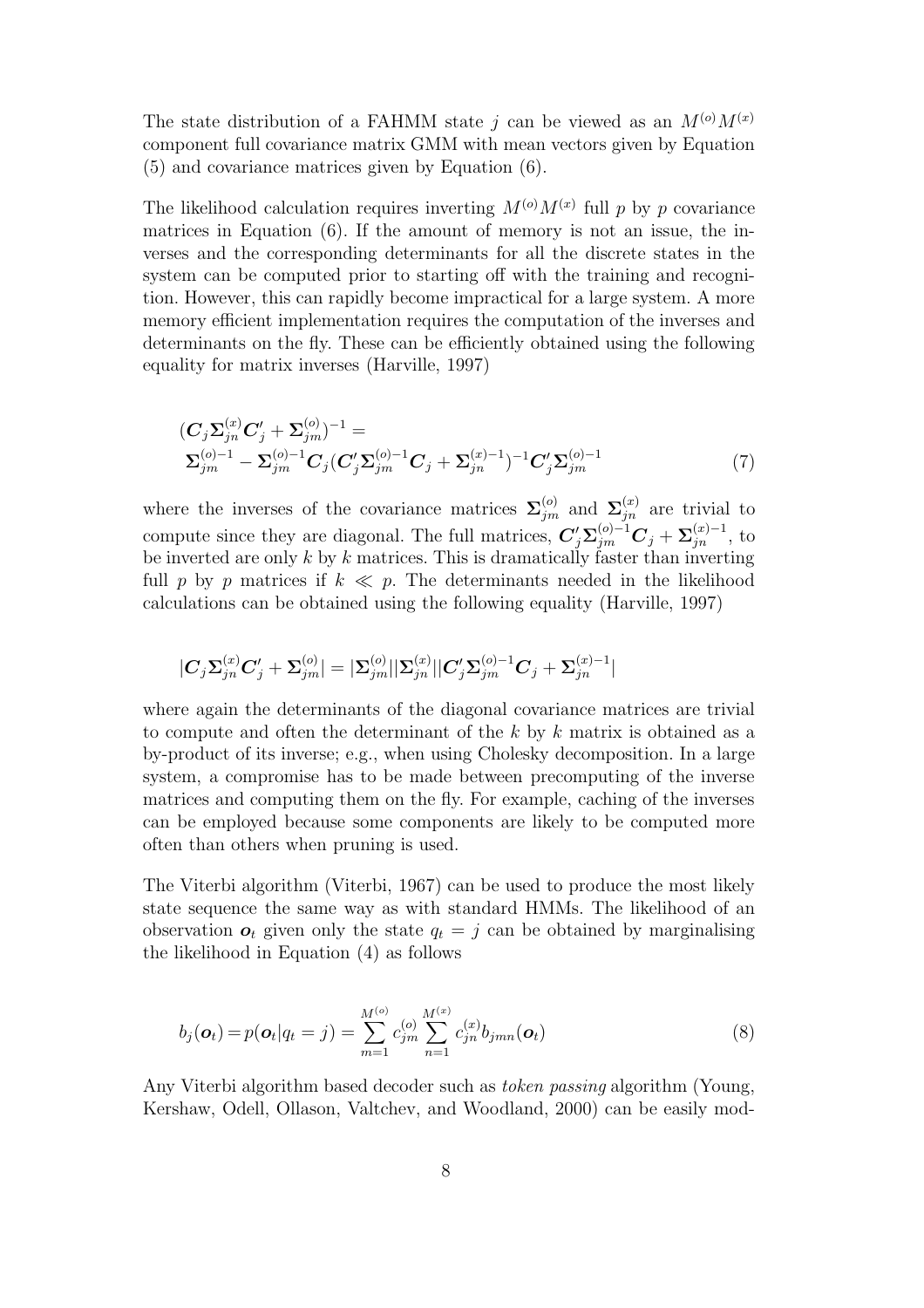ified to support FAHMMs this way. The modifications to forward-backward algorithm are discussed in the following training section.

# 2.4 Optimising FAHMM Parameters

A maximum likelihood (ML) criterion is used to optimise the FAHMM parameters. It is also possible to find a discriminative training scheme such as minimum classification error (Saul and Rahim, 1999) but for this initial work only ML training is considered. In common with standard HMM training the expectation maximisation (EM) algorithm is used. The auxiliary function for FAHMMs can be written as

$$
Q(\mathcal{M}, \hat{\mathcal{M}}) = \sum_{\{Q_T\}} \int P(Q|\mathbf{O}, \mathcal{M}) p(\mathbf{X}|\mathbf{O}, Q, \mathcal{M}) \log p(\mathbf{O}, \mathbf{X}, Q|\hat{\mathcal{M}}) d\{\mathbf{X}_T\}
$$
(9)

where  ${Q_T}$  and  ${X_T}$  represent all the possible discrete state and continuous state sequences of length  $T$ , respectively. A sequence of observation vectors is denoted by  $\mathbf{O} = \mathbf{o}_1, \dots, \mathbf{o}_T$ , and  $\mathbf{X} = \mathbf{x}_1, \dots, \mathbf{x}_T$  is a sequence of state vectors. The set of current model parameters is represented by  $\mathcal{M}$ , and  $\mathcal{M}$  is a set of new model parameters.

The sufficient statistics of the first term,  $P(Q|O, M)$ , in the auxiliary function in Equation (9) can be obtained using the standard forward-backward algorithm with likelihoods given by Equation (8). For the state transition probability optimisation, two sets of sufficient statistics are needed, the posterior probabilities of being in state j at time t,  $\gamma_i(t) = P(q_t = j | \mathbf{O}, \mathcal{M})$ , and being in state i at time  $t - 1$  and in state j at time  $t$ ,  $\xi_{ii}(t) = P(q_{t-1} =$  $i, q_t = j | \mathbf{O}, \mathcal{M}$ . For the distribution parameter optimisation the component posteriors,  $\gamma_{jmn}(t) = P(q_t = j, \omega_t^o = m, \omega_t^x = n | \mathbf{O}, \mathcal{M})$ , have to be estimated. These can be obtained within the forward-backward algorithm as follows

$$
\gamma_{jmn}(t) = \frac{1}{p(\boldsymbol{O})} c_{jm}^{(o)} c_{jn}^{(x)} b_{jmn}(\boldsymbol{o}_t) \sum_{i=1}^{N_s} a_{ij} \alpha_i (t-1) \beta_j(t)
$$

where  $N_s$  is the number of HMM states in the model,  $\alpha_i(t-1)$  is the standard forward variable representing the joint likelihood of being in state  $i$  at time  $t-1$  and the partial observation sequence up to  $t-1$ ,  $p(q_{t-1} = i, o_1, \ldots, o_{t-1}),$ and  $\beta_i(t)$  is the standard backward variable corresponding to the posterior of the partial observation sequence from time  $t + 1$  to T given being in state j at time t,  $p(\mathbf{o}_{t+1}, \ldots, \mathbf{o}_T | q_t = j)$ .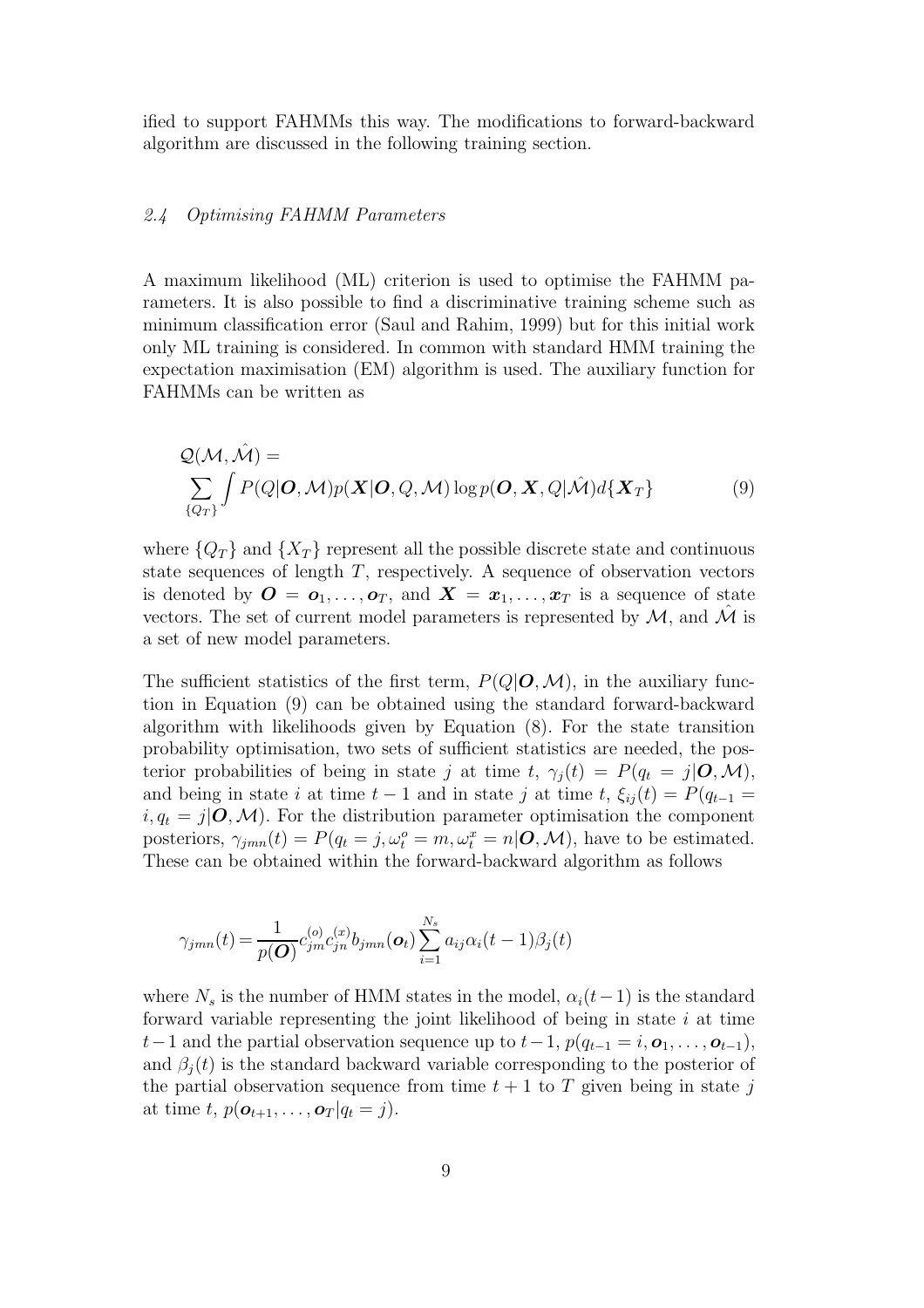The second term,  $p(X|O, Q, M)$ , in the auxiliary function in Equation (9) is the state vector distribution given the observation sequence and the discrete state sequence. Only the first and second-order statistics are required since the distributions are conditionally Gaussian given the state and the mixture components. Using the conditional independence assumptions made in the model, the posterior can be expressed as

$$
p(\boldsymbol{x}_t|\boldsymbol{o}_t, q_t = j, \omega_t^o = m, \omega_t^x = n) = \frac{p(\boldsymbol{o}_t, \boldsymbol{x}_t|q_t = j, \omega_t^o = m, \omega_t^x = n)}{p(\boldsymbol{o}_t|q_t = j, \omega_t^o = m, \omega_t^x = n)}
$$

which using Equations  $(2)$ ,  $(3)$  and  $(4)$  simplifies to a Gaussian distribution with mean vector,  $\hat{\mathbf{x}}_{jmn}(t)$ , and correlation matrix,  $\hat{\mathbf{R}}_{jmn}(t)$ , defined by

$$
\hat{\boldsymbol{x}}_{jmn}(t) = \boldsymbol{\mu}_{jn}^{(x)} + \boldsymbol{K}_{jmn} \left( \boldsymbol{o}_t - \boldsymbol{C}_j \boldsymbol{\mu}_{jn}^{(x)} - \boldsymbol{\mu}_{jm}^{(o)} \right)
$$
(10)

$$
\hat{\boldsymbol{R}}_{jmn}(t) = \boldsymbol{\Sigma}_{jn}^{(x)} - \boldsymbol{K}_{jmn} \boldsymbol{C}_j \boldsymbol{\Sigma}_{jn}^{(x)} + \hat{\boldsymbol{x}}_{jmn}(t) \hat{\boldsymbol{x}}'_{jmn}(t)
$$
\n(11)

where  $\boldsymbol{K}_{j m n}$  =  $\boldsymbol{\Sigma}_{j n}^{(x)} \boldsymbol{C}_{j}^{\prime}$  $\left(\boldsymbol{C}_j\boldsymbol{\Sigma}_{jn}^{(x)}\boldsymbol{C}_j^{\prime} + \boldsymbol{\Sigma}_{jm}^{(o)}\right)$  $_{jm}$  $\int$ <sup>-1</sup>. It should be noted that the matrix inverted in the equation for  $\mathbf{K}_{jmn}$  is the inverse covariance matrix in Equation (7) and the same efficient algorithms presented in Section 2.3 apply.

Given the two sets of sufficient statistics above the model parameters can be optimised by solving a standard maximisation problem. The parameter update formulae for the underlying HMM parameters in FAHMM are very similar to those for the standard HMM (Young et al., 2000) except the above state vector distribution statistics replace the observation sample moments. Omitting the state probabilities, the state space parameter update formulae can be written as

$$
\hat{c}_{jn}^{x} = \frac{\sum_{t=1}^{T} \sum_{m=1}^{M^{(o)}} \gamma_{jmn}(t)}{\sum_{t=1}^{T} \gamma_j(t)}
$$
\n(12)

$$
\hat{\mu}_{jn}^{(x)} = \frac{\sum_{t=1}^{T} \sum_{m=1}^{M^{(o)}} \gamma_{jmn}(t) \hat{\mathbf{x}}_{jmn}(t)}{\sum_{t=1}^{T} \sum_{m=1}^{M^{(o)}} \gamma_{jmn}(t)}
$$
(13)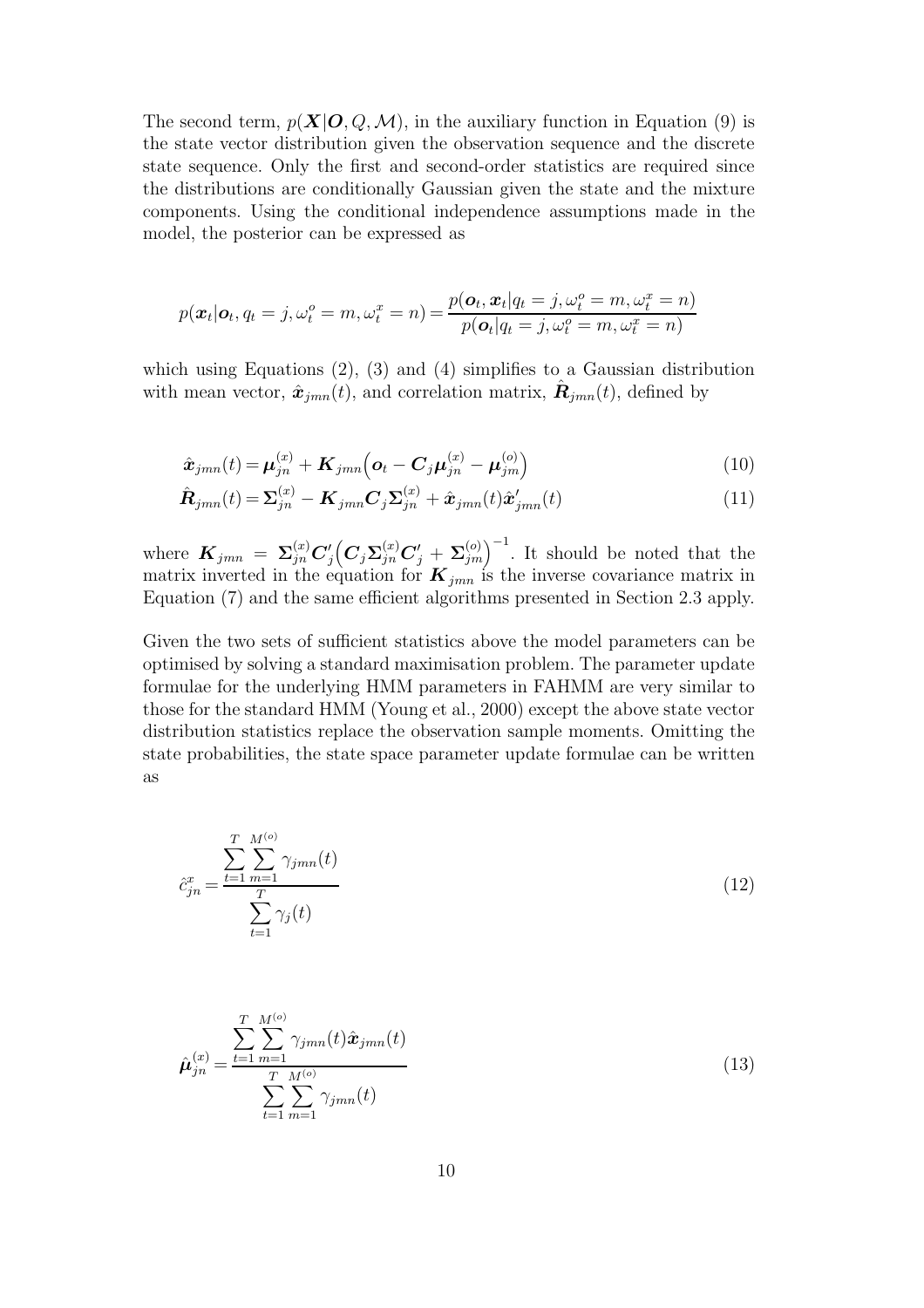$$
\hat{\Sigma}_{jn}^{(x)} = \text{diag}\left(\frac{\sum_{t=1}^{T} \sum_{m=1}^{M^{(o)}} \gamma_{jmn}(t) \hat{\boldsymbol{R}}_{jmn}(t)}{\sum_{t=1}^{T} \sum_{m=1}^{M^{(o)}} \gamma_{jmn}(t)} - \hat{\boldsymbol{\mu}}_{jn}^{(x)} \hat{\boldsymbol{\mu}}_{jn}^{(x)'}\right)
$$
(14)

where  $\text{diag}(\cdot)$  sets all the off-diagonal elements of the matrix argument to zeros. The cross terms including the new state space mean vectors and the first-order accumulates have been simplified in Equation (14). This can only be done if the mean vectors are updated during the same iteration, and the covariance matrices and the mean vectors are tied on the same level. The parameter tying is further discussed in Section 3.2.

The new observation matrix,  $\hat{\mathbf{C}}_j$ , has to be optimised row by row as in SFA (Gopinath et al., 1998). The scheme adopted in this paper follows closely the maximum likelihood linear regression (MLLR) transform matrix optimisation (Gales, 1998). The *l*th row vector  $\hat{\mathbf{c}}_{jl}$  of the new observation matrix can be written as

$$
\hat{\boldsymbol{c}}_{jl}\!=\!\boldsymbol{k}_{jl}'\boldsymbol{G}_{jl}^{-1}
$$

where the k by k matrices  $G_{jl}$  and the k dimensional column vectors  $k_{jl}$  are defined as follows

$$
G_{jl} = \sum_{m=1}^{M^{(o)}} \frac{1}{\sigma_{jml}^{(o)2}} \sum_{t=1}^{T} \sum_{n=1}^{M^{(x)}} \gamma_{jmn}(t) \hat{R}_{jmn}(t)
$$

$$
k_{jl} = \sum_{m=1}^{M^{(o)}} \frac{1}{\sigma_{jml}^{(o)2}} \sum_{t=1}^{T} \sum_{n=1}^{M^{(x)}} \gamma_{jmn}(t) \Big( o_{tl} - \mu_{jml}^{(o)} \Big) \hat{x}_{jmn}(t)
$$

where  $\sigma_{jml}^{(o)2}$  is the *l*th diagonal element of the observation covariance matrix  $\Sigma_{jm}^{(o)}$ ,  $o_{tl}$  and  $\mu_{jml}^{(o)}$  are the *l*th elements of the current observation and the observation noise mean vectors, respectively.

Given the new observation matrix, the observation noise parameters can be optimised using the following formulae

$$
\hat{c}_{jm}^{(o)} = \frac{\sum_{t=1}^{T} \sum_{n=1}^{M^{(x)}} \gamma_{jmn}(t)}{\sum_{t=1}^{T} \gamma_j(t)}
$$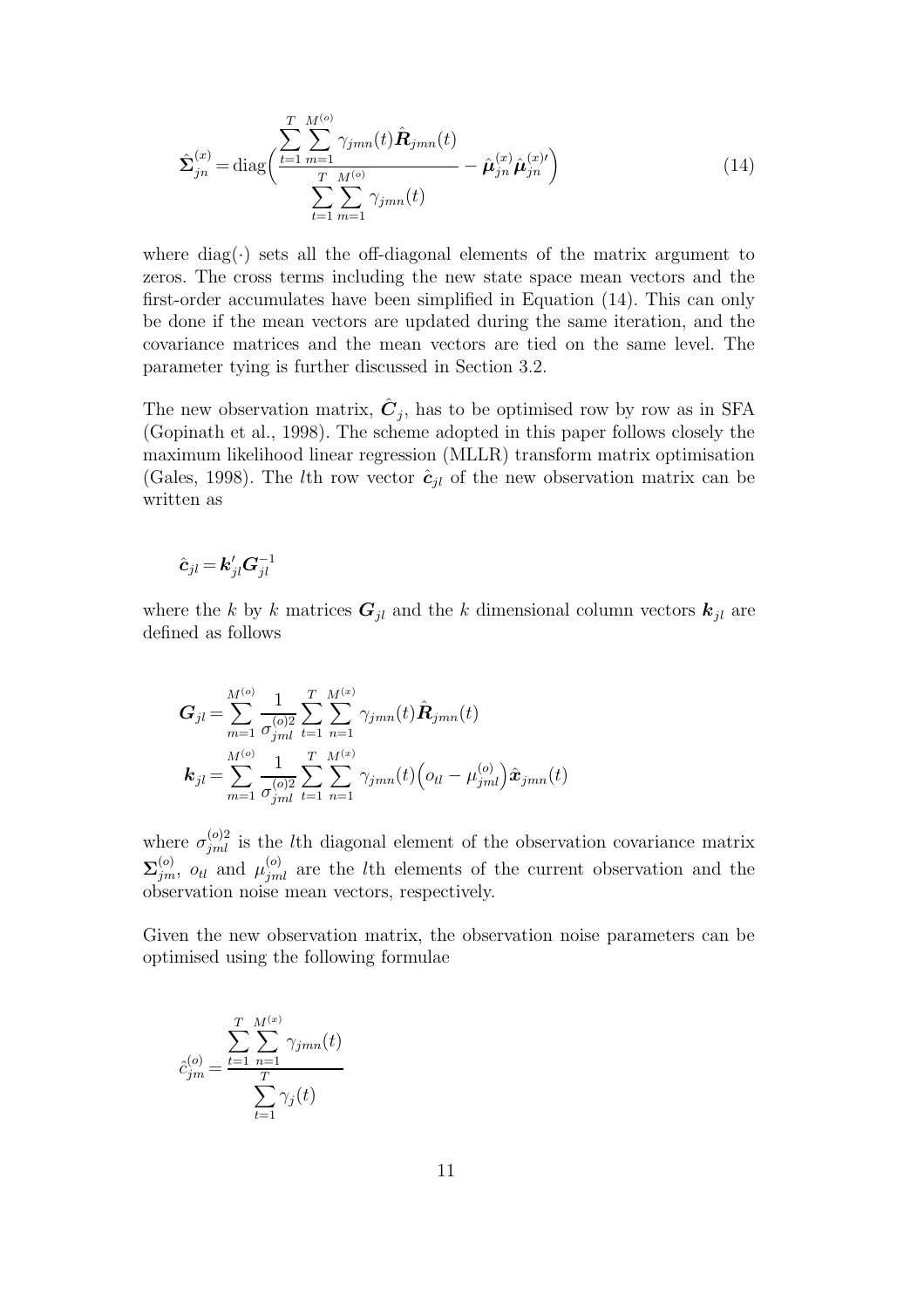$$
\hat{\bm{\mu}}_{jm}^{(o)} = \frac{\sum_{t=1}^{T} \sum_{n=1}^{M^{(x)}} \gamma_{jmn}(t) \Big( \bm{o}_t - \hat{\bm{C}}_j \hat{\bm{x}}_{jmn}(t) \Big)}{\sum_{t=1}^{T} \sum_{n=1}^{M^{(x)}} \gamma_{jmn}(t)}
$$

$$
\hat{\Sigma}_{jm}^{(o)} = \frac{1}{\sum_{t=1}^{T} \sum_{n=1}^{M^{(x)}} \gamma_{jmn}(t)} \sum_{t=1}^{T} \sum_{n=1}^{M^{(x)}} \gamma_{jmn}(t) \text{diag}\left(\boldsymbol{o}_t \boldsymbol{o}_t'\right)
$$
\n
$$
-\left[\hat{\boldsymbol{C}}_j \hat{\boldsymbol{\mu}}_{jm}^{(o)}\right] \left[\boldsymbol{o}_t \hat{\boldsymbol{x}}'_{jmn}(t) \boldsymbol{o}_t\right]' - \left[\boldsymbol{o}_t \hat{\boldsymbol{x}}'_{jmn}(t) \boldsymbol{o}_t\right] \left[\hat{\boldsymbol{C}}_j \hat{\boldsymbol{\mu}}_{jm}^{(o)}\right]'
$$
\n
$$
+\left[\hat{\boldsymbol{C}}_j \hat{\boldsymbol{\mu}}_{jm}^{(o)}\right] \left[\hat{\boldsymbol{R}}_{jmn}(t) \hat{\boldsymbol{x}}_{jmn}(t)\right] \left[\hat{\boldsymbol{C}}_j \hat{\boldsymbol{\mu}}_{jm}^{(o)}\right]'
$$
\n
$$
(15)
$$

Detailed derivation of the parameter optimisation can be found in (Rosti and Gales, 2001).

A direct implementation of the training algorithm is inefficient due to the heavy matrix computations required to obtain the state vector statistics. An efficient two level implementation of the training algorithm is presented in Section 3.4. Obviously, there is no need to compute the off-diagonal elements of the new covariance matrices in Equations (14) and (15).

## 2.5 Standard Systems Related to FAHMMs

A number of standard systems can be related to FAHMMs. Since the FAHMM training algorithm described above is based on EM algorithm, it is only applicable if there is observation noise. Some of the related systems have the observation noise set to zero which means that different optimisation methods have to be used. The related systems are presented in Table 1 and their properties are further discussed below.

- By setting the number of state space mixture components to zero,  $M^{(x)} =$ 0, FAHMM reduces to a standard diagonal covariance Gaussian mixture HMM. The observation noise acts as the state conditional output distribution of the HMM, and the observation matrix is made redundant because no state vectors will be generated.
- By setting the number of state space mixture components to one,  $M^{(x)} = 1$ , FAHMM corresponds to SFA (Gopinath et al., 1998). Even though the state space distribution parameters are modelled explicitly, there are effectively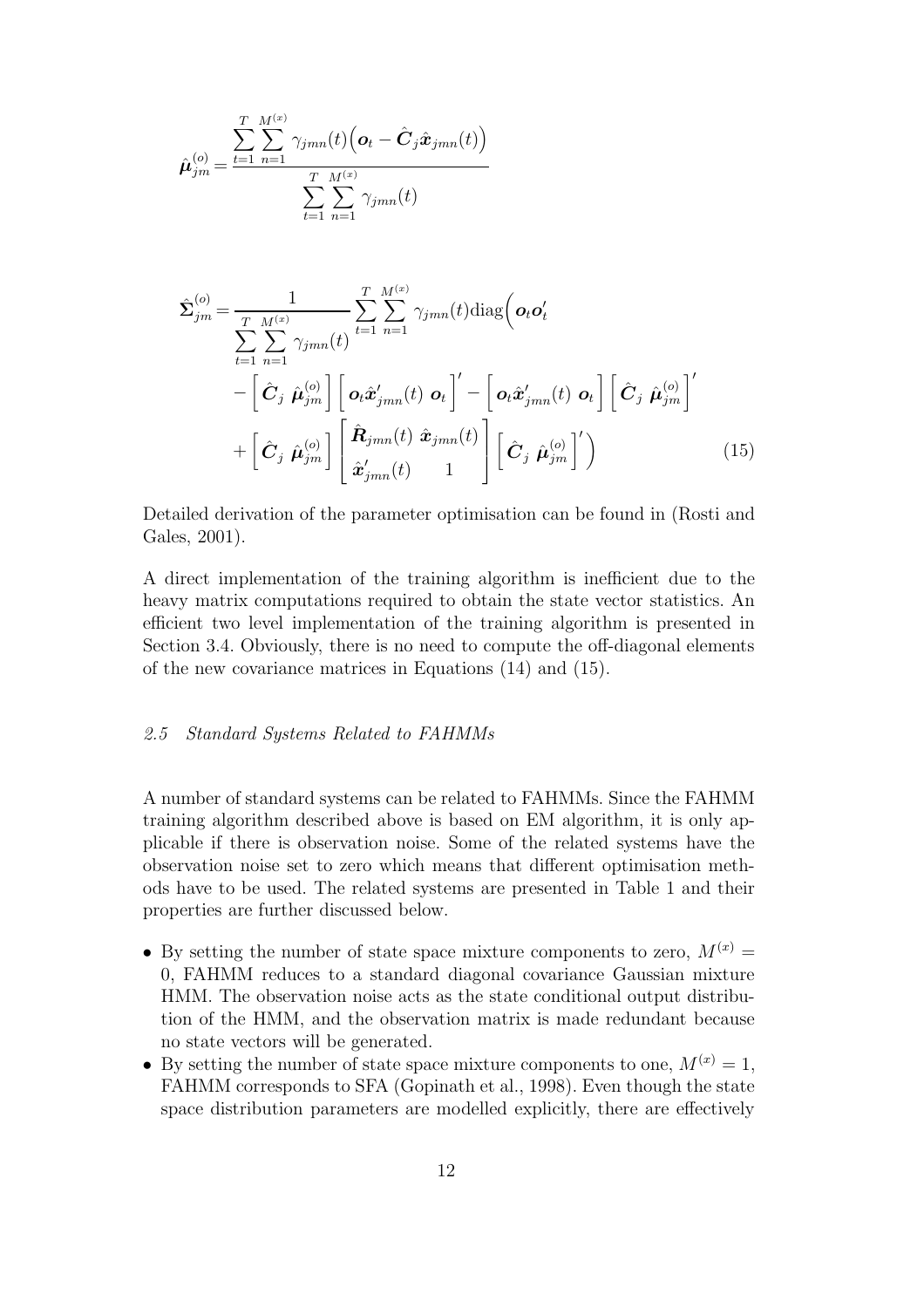#### Table 1

| System           | Relation to FAHMMs    |
|------------------|-----------------------|
| <b>HMM</b>       | $M^{(x)} = 0$         |
| <b>SFA</b>       | $M^{(x)} = 1$         |
| dynamic IFA      | $M^{(o)} = 1$         |
| <b>STC</b>       | $k = p$ and $v_t = 0$ |
| Covariance EMLLT | $k > p$ and $v_t = 0$ |

Standard systems related to FAHMMs. FAHMM can be converted to the systems on the left hand side by applying the restrictions on the right.

an equal number of free parameters in this FAHMM and SFA which assumes the state distribution with zero mean and identity covariance.

- By setting the number of observation space distribution components to one,  $M^{(o)} = 1$ , FAHMM corresponds to a dynamic version of IFA (Attias, 1999). The only difference to the standard IFA is the independent state vector element (factor) assumption which would require a multiple stream (factorial) HMM (Ghahramani and Jordan, 1997) with 1-dimensional streams in the state space. Effectively multiple streams can model a larger number of distributions but the independence assumption is relaxed in this FAHMM assuming uncorrelated factors instead of independent.
- By setting the observation noise to zero,  $v_t = 0$ , and setting the state space dimensionality equal to the observation space dimensionality,  $k = p$ , FAHMM reduces to a semi-tied covariance matrix HMM. The only difference to the original STC model in (Gales, 1999) is that the mean vectors are also transformed in FAHMM.
- By setting the observation noise to zero,  $v_t = 0$ , and setting the state space dimensionality greater than the observation space dimensionality,  $k > p$ , FAHMM becomes a covariance version of extended maximum likelihood linear transformation (EMLLT) (Olsen and Gopinath, 2002) scheme. FAHMM is based on a generative model which requires every state space covariance matrix being a valid covariance matrix; i.e. positive definite. EMLLT, on the other hand, directly models the inverse covariance matrices and allows "negative" variance elements as long as the resulting inverse covariance matrices are valid.

# 3 Implementation Issues

When factor analysed HMMs are applied for large vocabulary continuous speech recognition (LVCSR) there are a number of efficiency issues that must be addressed. As EM training is being used to iteratively find the ML estimates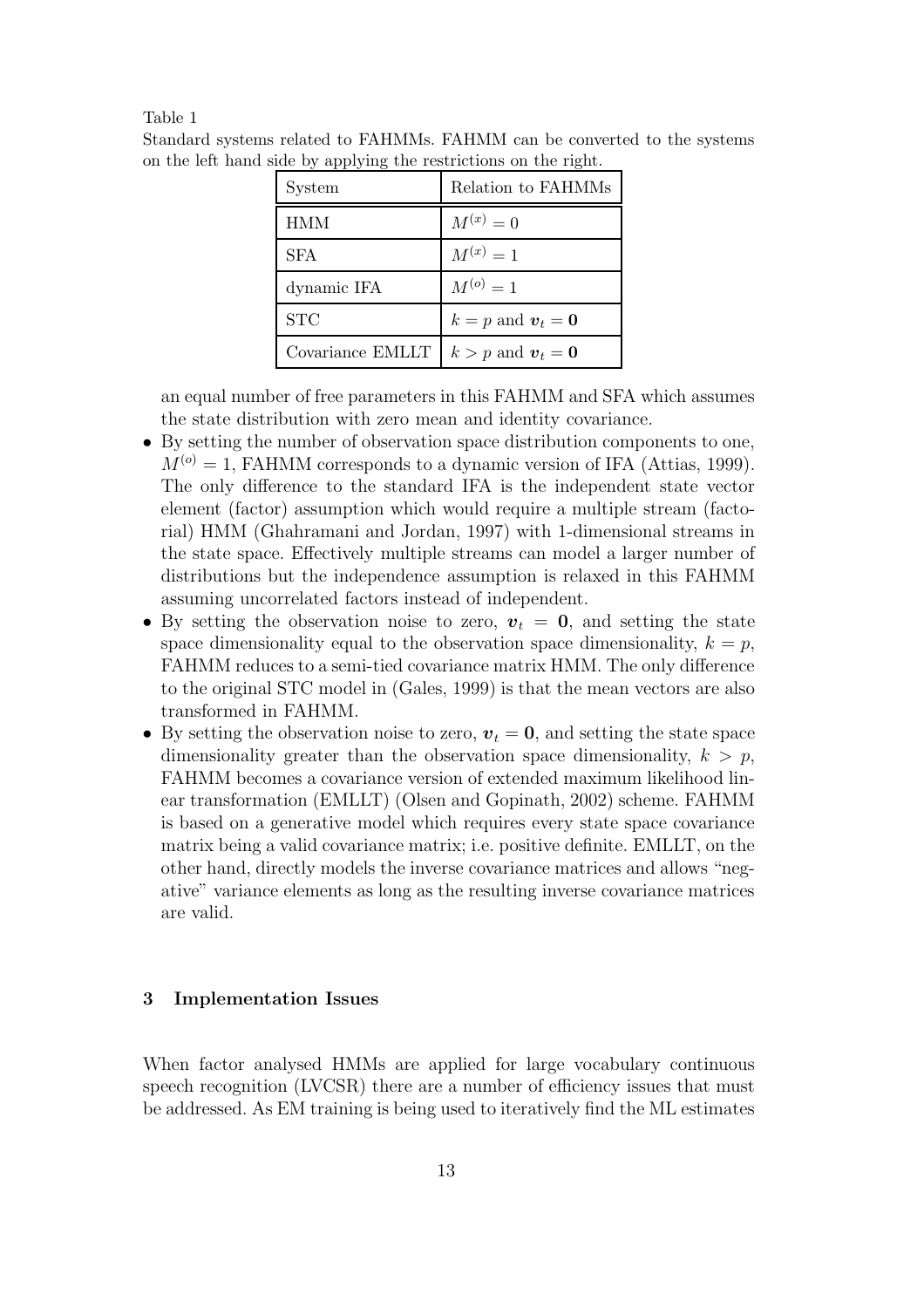of the model parameters, an appropriate initialisation scheme is essential. Furthermore, in common with standard LVCSR systems, parameter tying may be used extensively. In addition, there is a large amount of matrix operations that need to be computed. Issues with numerical accuracy have to be considered. Finally, as there are two sets of hidden variables in FAHMMs, an efficient two level training scheme is presented.

#### 3.1 Initialisation

One major issue with the EM algorithm is that there may be a number of local maxima. An appropriate initialisation scheme may improve the chances of finding a good solution. A sensible starting point is to use a standard HMM. A single Gaussian mixture component HMM can be converted to an equivalent FAHMM as follows

$$
\mu_j^{(x)} = \mu_{j[1:k]}
$$
\n
$$
\Sigma_j^{(x)} = \frac{1}{2} \Sigma_{j[1:k]}
$$
\n
$$
C_j = I
$$
\n
$$
\mu_j^{(o)} = \begin{bmatrix} 0 \\ \mu_{j[k+1:p]} \end{bmatrix}
$$
\n
$$
\Sigma_j^{(o)} = \begin{bmatrix} \frac{1}{2} \Sigma_{j[1:k]} & 0 \\ 0 & \Sigma_{j[k+1:p]} \end{bmatrix}
$$

where  $\mu_{j[1:k]}$  represent the first k elements of the mean vector and  $\Sigma_{j[1:k]}$  is the upper left  $k$  by  $k$  submatrix of the covariance matrix associated with state j of the initial HMM.

The above initialisation scheme guarantees that the average log-likelihood of the training data after the following iteration is equal to the one obtained using the original HMM. The equivalent FAHMM system can also be obtained by setting the observation matrices equal to zero and initialising the observation noise as the HMM output distributions. However, the proposed method can be used to give more weight on certain dimensions and should provide better convergence. Here it is assumed that the first  $k$  feature vector elements are the most significant. In the experiments, the state space dimensionality was chosen to be  $k = 13$  which corresponds to the static parameters in a standard 39-dimensional feature vector. Alternative feature selection techniques such as Fisher ratio can also be used within this initialisation scheme.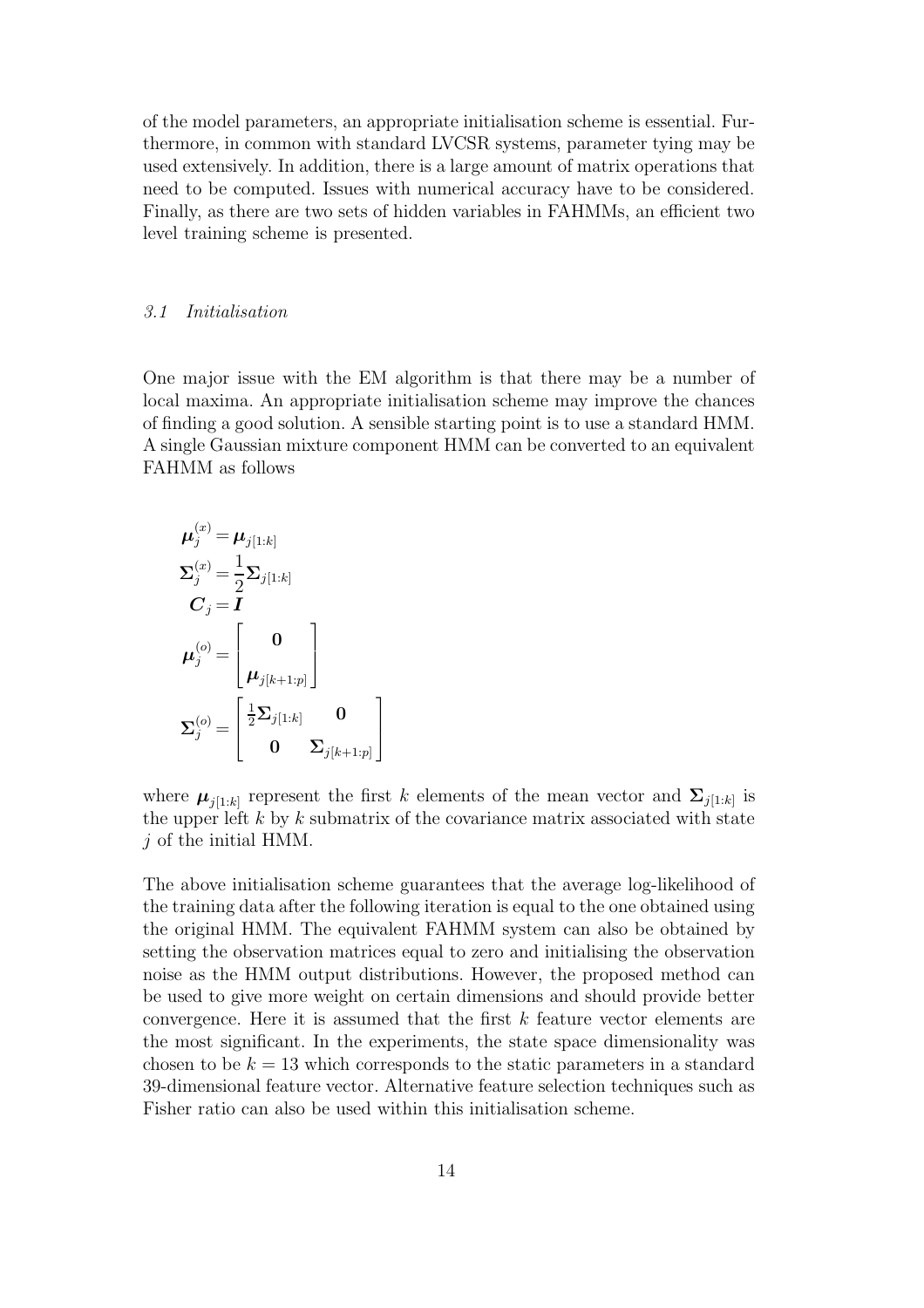## 3.2 Parameter Sharing

As discussed in Section 2.1, the number of free parameters per FAHMM state,  $\eta$ , is the same as in a factor analysis model with Gaussian mixture distributions. Table 2 summarises the numbers of free parameters per HMM and FAHMM state discarding the mixture weights. The dimensionality of the state space, k, and the number of observation noise components,  $M^{(o)}$ , have the largest influence on the complexity of FAHMMs.

## Table 2

Number of free parameters per HMM and FAHMM state,  $\eta$ , using  $M^{(x)}$  state space components,  $M^{(o)}$  observation noise components and no sharing of individual FAHMM parameters. Both diagonal covariance and full covariance matrix HMMs are shown.

| System                  | Free Parameters $(\eta)$         |
|-------------------------|----------------------------------|
| diagonal covariance HMM | $2M^{(o)}p$                      |
| full covariance HMM     | $M^{(o)}p(p+3)/2$                |
| <b>FAHMM</b>            | $2(M^{(x)}-1)k + pk + 2M^{(o)}p$ |

When context-dependent HMM systems are trained the selection of the model set is often based on decision-tree clustering (Bahl, de Souza, Gopalkrishnan, Nahamoo, and Picheny, 1991). However, implementing decision-tree clustering for FAHMMs is not as straightforward as for HMMs. The clustering based on single mixture component HMM statistics is not optimal for HMMs (Nock, Gales, and Young, 1997). Since the FAHMMs can be viewed as full covariance matrix HMMs, decision-tree clustered single mixture component HMM models may be considered as a sufficiently good starting point for FAHMM initialisation. The initialisation of the context-dependent models can be done the same way as using standard context-independent HMMs described in Section 3.1.

In addition to state clustering, it is sometimes useful to share some of the individual FAHMM parameters. It is possible to tie any number of parameters between an arbitrary number of models at various levels of the model. For example, the observation matrix can be shared globally or between classes of discrete states as in semi-tied covariance HMMs (Gales, 1999). A global observation noise distribution could represent a stationary noise environment corrupting all the speech data. Implementing arbitrary tying schemes is closely related to those used with standard HMM systems (Young et al., 2000). The sufficient statistics required for the tied parameter are accumulated over the entire class sharing it before updating. If the mean vectors and the covariance matrices of the state space noise are tied on a different level, all the cross terms between the first-order accumulates and the updated mean vectors,  $\hat{\boldsymbol{\mu}}_{jn}$ , have to be used in the covariance matrix update formula. Equation (14), including all the cross terms, can be written as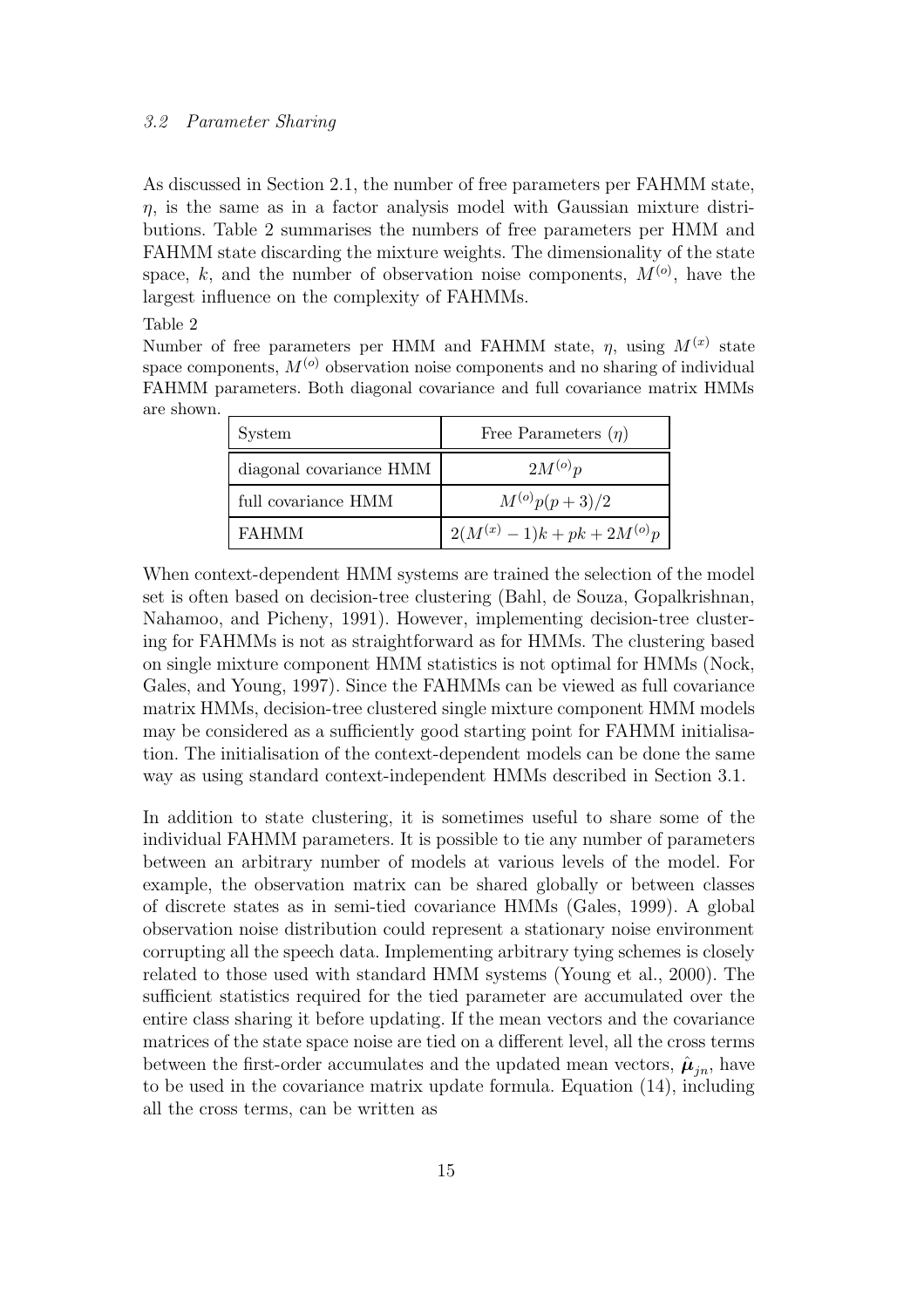$$
\hat{\Sigma}_{jn}^{(x)} = \text{diag}\left(\frac{\sum_{t=1}^{T} \sum_{m=1}^{M^{(o)}} \gamma_{jmn}(t) (\hat{\boldsymbol{R}}_{jmn}(t) - \hat{\boldsymbol{x}}_{jmn}(t) \hat{\boldsymbol{\mu}}_{jn}^{(x)\prime} - \hat{\boldsymbol{\mu}}_{jn}^{(x)} \hat{\boldsymbol{x}}_{jmn}'(t))}{\sum_{t=1}^{T} \sum_{m=1}^{M^{(o)}} \gamma_{jmn}(t)} + \hat{\boldsymbol{\mu}}_{jn}^{(x)} \hat{\boldsymbol{\mu}}_{jn}^{(x)\prime}\right)
$$

where the first-order accumulates,  $\sum_{t} \sum_{m} \gamma_{jmn}(t) \hat{\mathbf{x}}_{jmn}(t)$ , may be different to those used for the mean vector update in Equation (13).

#### 3.3 Numerical Accuracy

The matrix inversion described in Section 2.3 and the parameter estimation require many matrix computations. Numerical accuracy may become an issue due to the vast amount of sums of products. In the experiments it was found that double precision had to be used in all the intermediate operations to guarantee that the full covariance matrices were non-singular. Nevertheless, single precision was used to store the accumulates and model parameters due to the memory usage.

A large amount of training data is required to get reliable estimates for the covariance matrices in a LVCSR system. Sometimes the new variance elements may become too small for likelihood calculations. If any variance element becomes too small within the machine precision, a division by zero will occur. To avoid problems with FAHMMs the full covariance matrices in Equation (6) must be guaranteed to be non-singular. The matrix  $\bm{C}_j \bm{\Sigma}_{jn}^{(x)} \bm{C}_j'$  is at most rank  $k$  provided the state space variances are valid. Therefore, it is essential that the observation noise variances are floored properly. In the experiments it was found that the flooring scheme usually implemented in HMM systems (Young et al., 2000) is sufficient for the observation variances in FAHMMs. With very large model sets the new estimates for the state space variances may become negative due to insufficient data for the component. In the experiments such variance elements were not updated.

## 3.4 Efficient Two Level Training

To increase the speed of training, a two level algorithm is adopted. The component specific first and second-order statistics form the sufficient statistics required in the parameter estimation described in Section 2.4. This can be verified by substituting the state vector statistics,  $\hat{\mathbf{x}}_{jmn}(t)$  and  $\hat{\mathbf{R}}_{jmn}(t)$ , from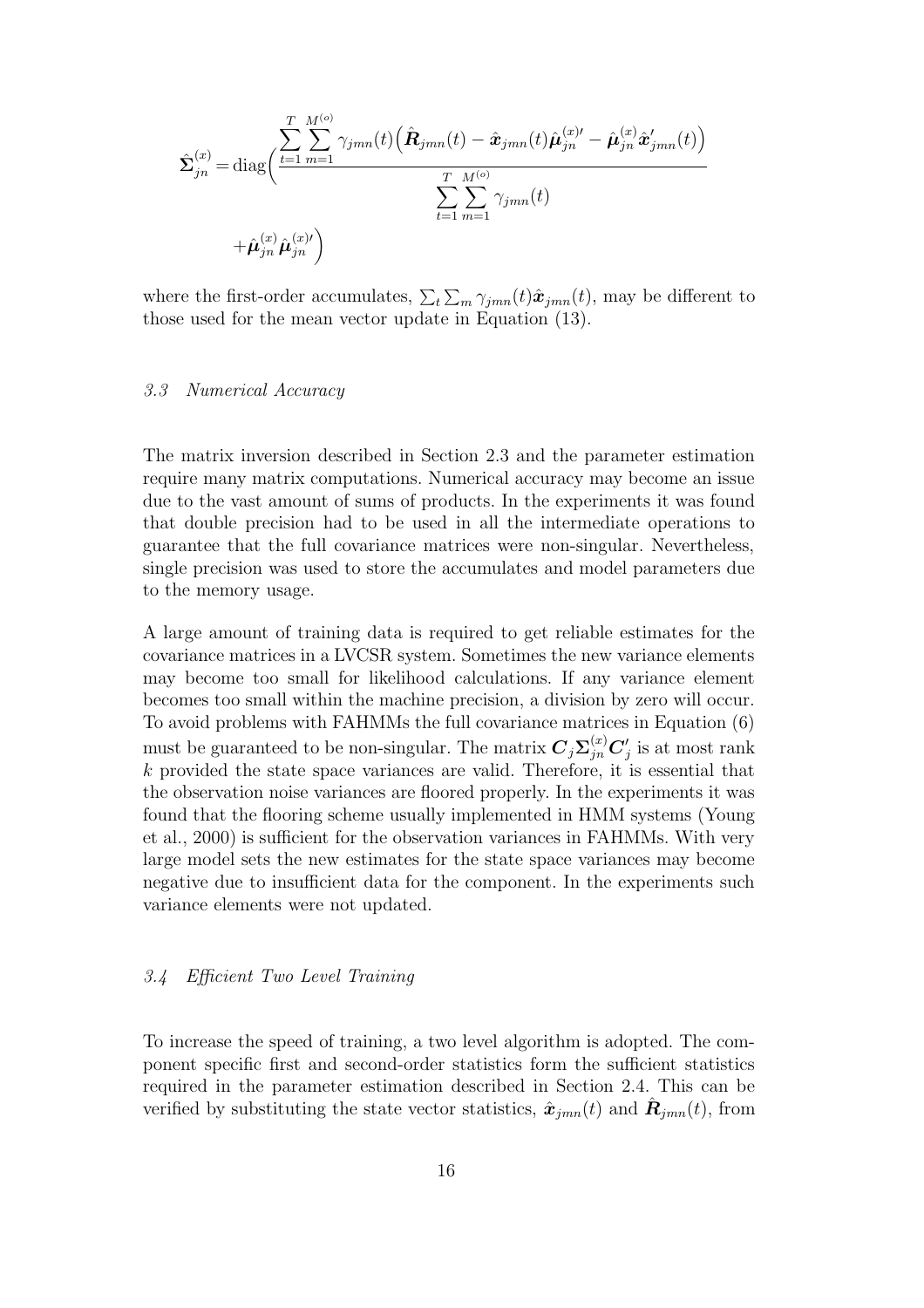Equations (10) and (11) into the update Equations (12)-(15). The sufficient statistics can be written as

$$
\tilde{\gamma}_{jmn} = \sum_{t=1}^{T} \gamma_{jmn}(t)
$$
\n
$$
\tilde{\boldsymbol{\mu}}_{jmn} = \sum_{t=1}^{T} \gamma_{jmn}(t) \boldsymbol{o}_t
$$
\n
$$
\tilde{\boldsymbol{R}}_{jmn} = \sum_{t=1}^{T} \gamma_{jmn}(t) \boldsymbol{o}_t \boldsymbol{o}_t'
$$

Given these accumulates and the current model parameters,  $\mathcal{M}$ , the required accumulates for the new parameters can be estimated. Since the estimated state vector statistics depend on both the data accumulates and the current model parameters an extra level of iterations can be introduced. After updating the model parameters, new state vector distribution given the old data accumulates and the new model parameters can be estimated. These within iterations are guaranteed to increase the log-likelihood of the data. Fig. 2 illustrates the increase of the auxiliary function values during three full iterations, 10 within iterations each.



Fig. 2. Auxiliary function values versus within iterations during 3 full iterations of two level FAHMM training.

The efficient training algorithm can be summarised as follows

- (1) Collect the data statistics using forward-backward algorithm;
- (2) Estimate the state vector distribution  $p(\boldsymbol{x}_t|j, m, n, \boldsymbol{O}, \mathcal{M});$
- (3) Estimate new model parameters  $\mathcal{\hat{M}}$ :
- (4) If the auxiliary function value has not converged go to step 2 and update the parameters  $\mathcal{M} \rightarrow \mathcal{M}$ ;
- (5) If the average log-likelihood of the data has not converged go to step 1 and update the parameters  $\mathcal{\hat{M}} \rightarrow \mathcal{M}$ .

The within iterations decrease the number of full iterations needed in training. The overall training time becomes shorter because less time has to be spent collecting the data accumulates. The average log-likelihoods of the training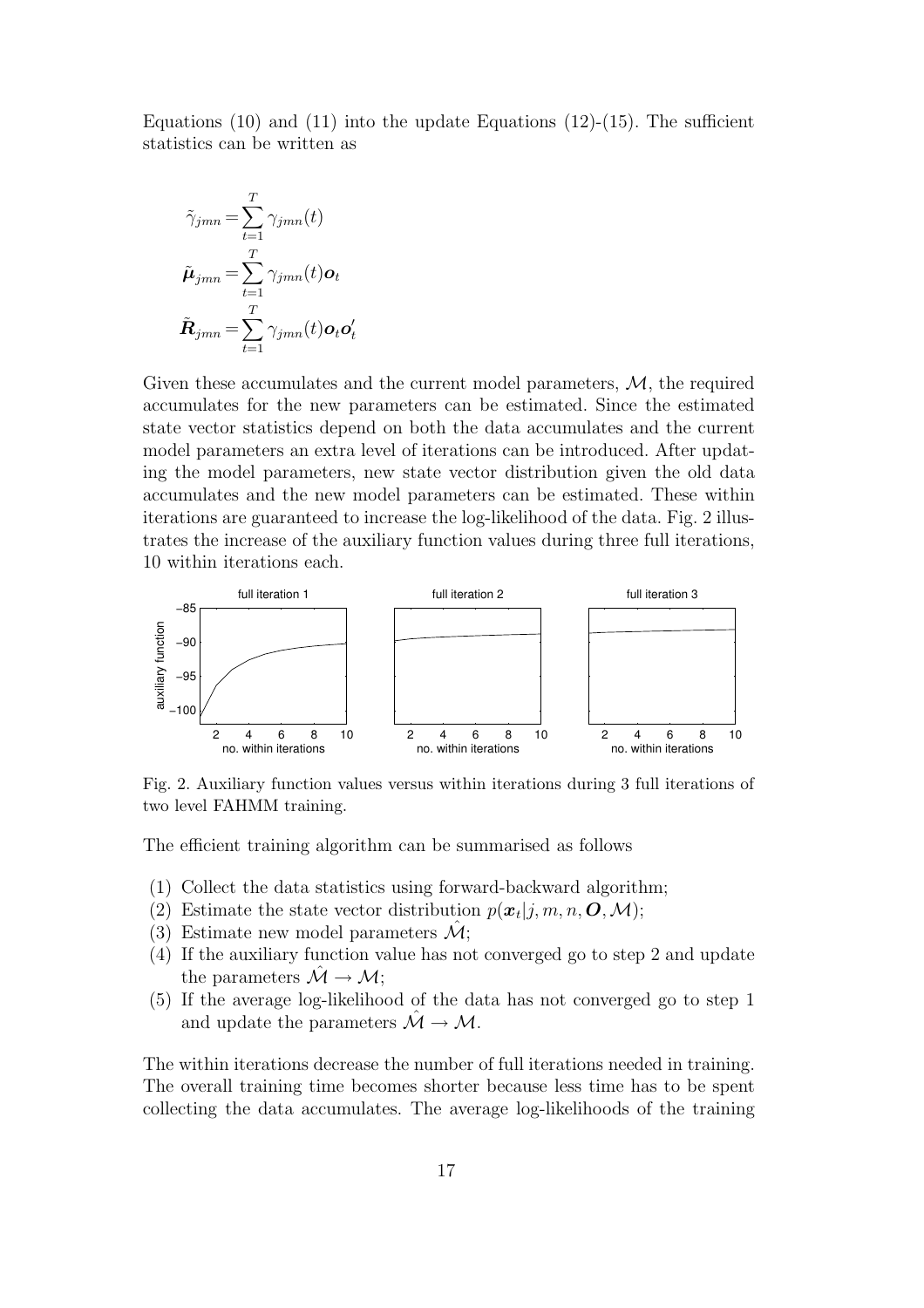data against the number of full iterations are illustrated in Fig. 3. Four iterations of embedded training were first applied to the baseline HMM. The FAHMM system with  $k = 13$  was initialised as described in Section 3.1. Both, one level training and more efficient two level training with 10 within iterations, were used and the corresponding log-likelihoods are shown in the figure.



Fig. 3. Log-likelihood values against full iterations for baseline HMM and an untied FAHMM with  $k = 13$ . One level training and more efficient two level training with 10 within iterations were used.

# 4 Results

The results in this section are presented to illustrate the performance of some FAHMM configurations on medium to large speech recognition tasks. Only a small number of possible configurations have been examined and the configurations have not been chosen in accordance with any optimal criterion. Generally, configurations with fewer or equivalent number of free parameters compared to the baseline were chosen. The state space size,  $k = 13$ , was used since it was the number of static components in the chosen parameterisation. The aim was to show how FAHMMs perform with some possible configurations as well as compare them to standard semi-tied systems.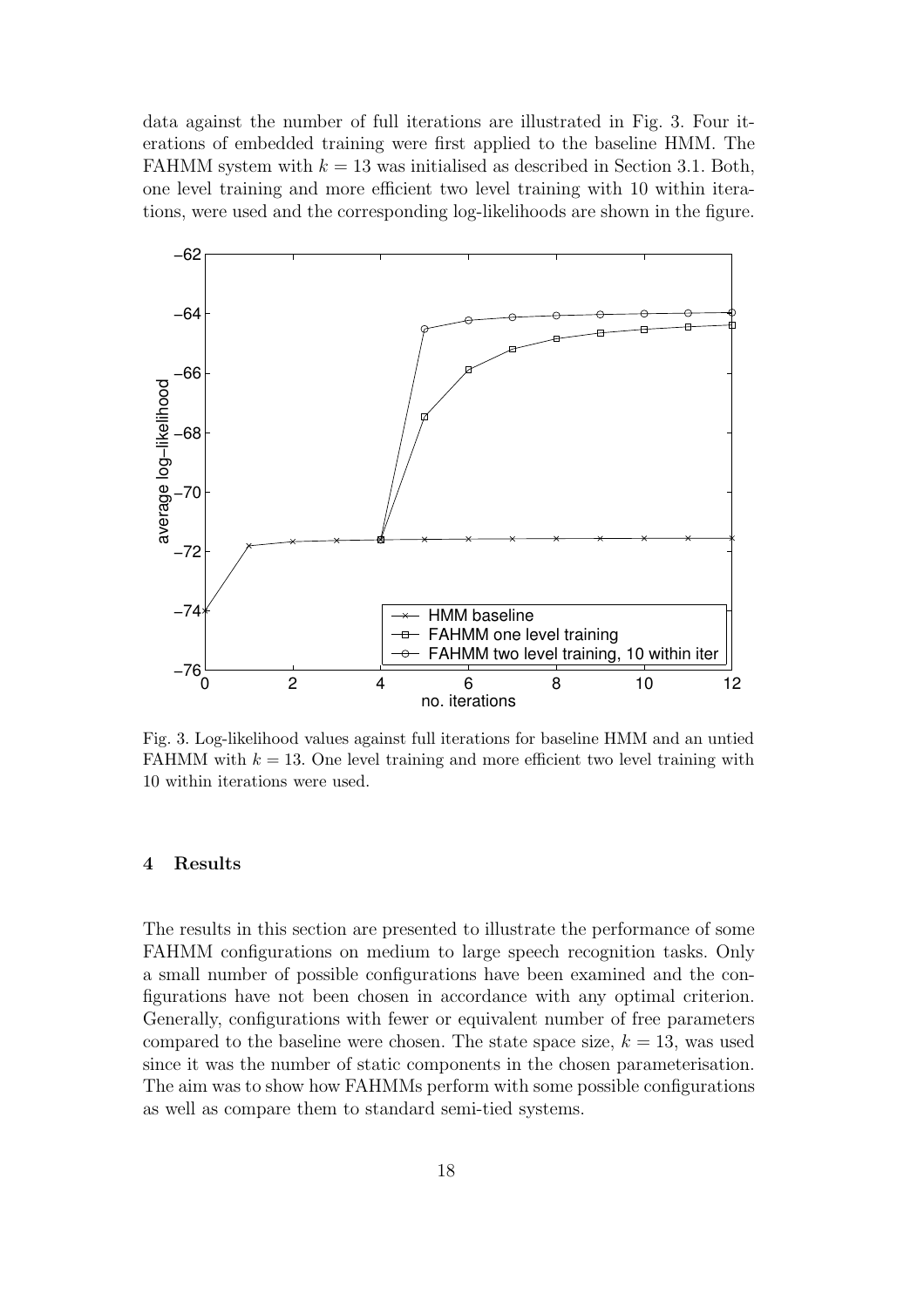## 4.1 Resource Management

For initial experiments, a standard medium size speech recognition task, the ARPA Resource Management (RM) task, was used. Following the HTK "RM Recipe" (Young et al., 2000), the baseline system was trained starting from a flat start single Gaussian mixture component monophone system. A total of 3990 sentences {train, dev aug} were used for training. After four iterations of embedded training, the monophone models were cloned to produce a single mixture component triphone system. Cross word triphone models that ignore the word boundaries in the context were used. These initial triphone models were trained with two iterations of embedded training after which a decision-tree clustering was applied to produce a tied state triphone system. This system was used as an initial model set for standard HMM, STC and FAHMM systems. A total of 1200 sentences {feb89, oct89, feb91, sep92} with a simple word-pair grammar were used for evaluation.

The baseline HMM system was produced by standard iterative mixture splitting (Young et al., 2000) using four iterations of embedded training per mixture configuration until no decrease in the word error rate was observed. The word error rates with the number of free parameters per HMM state up to 6 components are presented on the first row in Table 3, marked HMM. The best performance was 3.76% obtained with 10 mixture components. The number of free parameters per HMM state in the best baseline system was  $\eta = 780$ per state. As an additional baseline a global semi-tied HMM system was built. The single mixture baseline HMM system was converted to the STC system by adding a global full 39 by 39 identity transformation matrix. The number of free parameters of the system increased by 1521 compared to the baseline HMM system. Since the number of physical states in the system was about 1600, the number of model parameters per state,  $\eta$ , increased by less than one. As discussed in Section 2.5, this STC system corresponds to a FAHMM with state space dimensionality  $k = 39$  and observation noise equal to zero. The number of mixture components was increased by the mixture splitting procedure. Nine full iterations of embedded training were used with 20 within iterations and 20 row by row transform iterations (Gales, 1999). The results are presented on the second row in Table 3, marked STC. The best semitied performance was 3.83% obtained with 5 mixture components. As usual, the performance when using STC is better with fewer mixture components. However, increasing the number of mixture components in a standard HMM system can be seen to model the intra-frame correlation better.

A FAHMM system with state space dimensionality  $k = 39$  and a global observation matrix, denoted as GFAHMM, was built for comparison with the STC system above. The global full 39 by 39 observation matrix was initialised to an identity matrix and the variance elements of the single mixture baseline HMM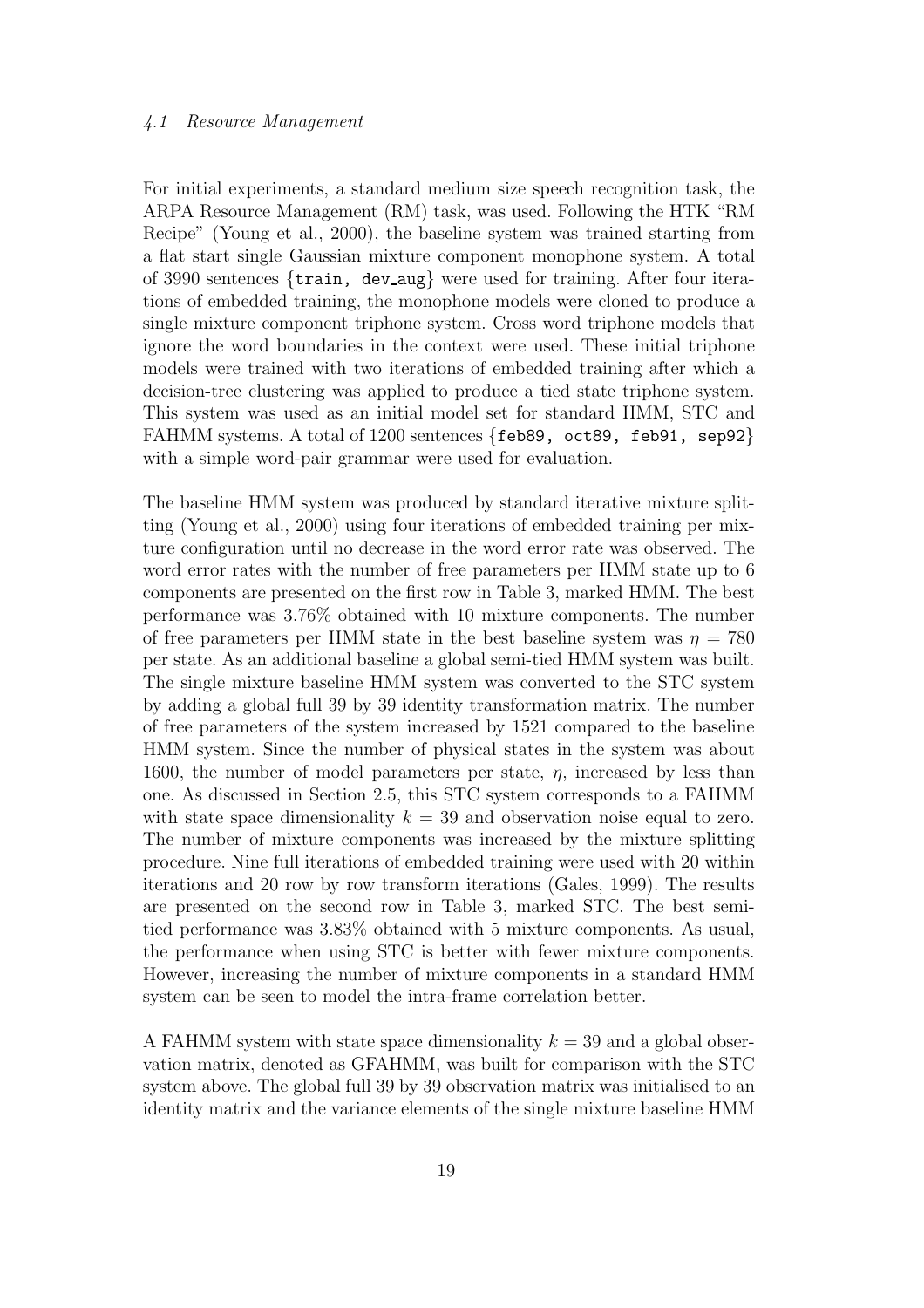#### Table 3

Word error rates  $(\%)$  and number of free parameters, n, on the RM task, versus number of mixture components for the observation pdfs, for HMM, STC and GFAHMM systems.

| System        | $M^{(o)}$        | 1    | $\overline{2}$ | 3    | 4    | 5    | 6    |
|---------------|------------------|------|----------------|------|------|------|------|
| <b>HMM</b>    | $\eta$           | 78   | 156            | 234  | 312  | 390  | 468  |
|               | $\text{wer}[\%]$ | 7.79 | 6.68           | 5.05 | 4.32 | 4.09 | 3.99 |
| <b>STC</b>    | $\eta$           | 78   | 156            | 234  | 312  | 390  | 468  |
|               | $wer[\%]$        | 7.06 | 5.30           | 4.32 | 3.93 | 3.83 | 3.85 |
| <b>GFAHMM</b> | $\eta$           | 117  | 195            | 273  | 351  | 429  | 507  |
|               | $wer[\%]$        | 6.52 | 4.88           | 4.28 | 3.94 | 3.68 | 3.77 |

system were evenly distributed between the observation and state space variances as discussed in Section 3.1. The number of state space components was set to one,  $M^{(x)} = 1$ , and the observation space components were increased by the mixture splitting procedure. The system corresponds to a global full loading matrix SFA with non-identity state space covariance matrices. The number of additional free parameters per state was 39 due to the state space covariance matrices, which could not be subsumed into the global observation matrix, and 1521 globally due to the observation matrix. Nine full iterations of embedded training were used, each with 20 within iterations. The results are presented on the third row in Table 3, marked GFAHMM. The best performance, 3.68%, was achieved with 5 mixture components. The difference in the number of free parameters between the best baseline,  $M^{(o)} = 10$ , and the best GFAHMM system,  $M^{(o)} = 5$ , was 351 per state. Compared to the STC system, GFAHMM has only 39 additional free parameters per state. However, the GFAHMM system provides a relative word error rate reduction of 4% to the STC system.

These initial experiments show the relationship between FAHMMs and STC in practice. However, the training and recognition using full state space FAH-MMs is far more complex than using global STC even though the observation matrix is shared globally. Since STC does not have observation noise, the global transform can be applied to the feature vectors in advance and full covariance matrices are not needed in the likelihood calculation. It should be noted that the errors the above three systems make are very similar. This was investigated by scoring the results of the systems against each other. The highest error rates for this cross evaluation were less than 2.50%. The performance of FAHMMs using lower dimensional state space is reported in the experiments below.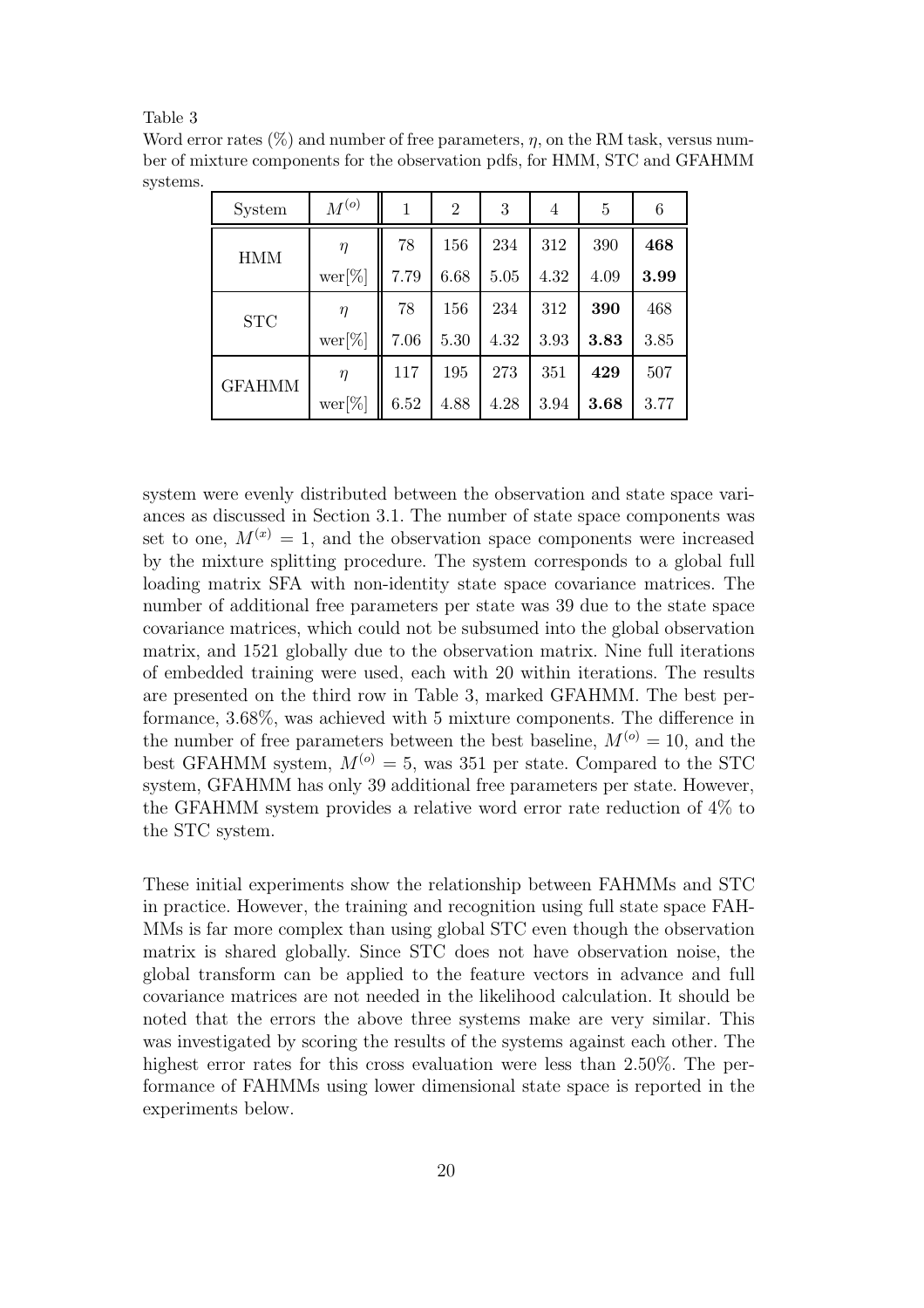## 4.2 Minitrain

The Minitrain 1998 Hub5 HTK system (Hain, Woodland, Niesler, and Whittaker, 1999) was used as a larger speech recognition task. The baseline was a decision-tree clustered tied state triphone HMM system. Vocal tract length normalisation (VTLN) was used to make the system gender independent. Cross word triphone models with GMMs were used. The 18 hour Minitrain set defined by BBN (Miller and McDonough, 1997) containing 398 conversation sides of Switchboard-1 corpus was used as the acoustic training data. The test data set was the subset of the 1997 Hub5 evaluation set used in (Hain et al., 1999). The best performance, 51.0%, was achieved with 12 components which corresponds to  $\eta = 936$  parameters per state. The mixture splitting was not continued further since the performance started degrading after 12 components.

A FAHMM system with state space dimensionality 13 was built starting from the single mixture component baseline system. An individual 39 by 13 observation matrix initialised as an identity matrix was attached to each state. The first 13 variance elements of the HMM models were evenly distributed among the observation and state space variances as discussed in Section 3.1. The mixture splitting was started from the single mixture component baseline system increasing the number of state space components while fixing the number of observation space components to  $M^{(o)} = 1$ . The number of observation space components of a single state space component system,  $M^{(x)} = 1$ , was then increased and fixed to  $M^{(o)} = 2$ . The number of the state space components was increased until no further gain was achieved and so on. The results up to the best performance per column are presented in Table 4. As discussed in Section 2.5, the row corresponding to  $M^{(\tilde{x})} = 1$  is related to a SFA system and the first column corresponding to  $M^{(o)} = 1$  is related to a dynamic IFA without the independent state vector element assumption. The same performance as the best baseline HMM system was achieved using FAHMMs with 2 observation and 4 state space components,  $51.0\%$  ( $\eta = 741$ ). The difference in the number of free parameters per state is considerable: the FAHMM system has 195 less than the HMM one. The best FAHMM performance, 50.7% ( $\eta = 793$ ), was also achieved using fewer free parameters than the best baseline system, though the improvement is not statistically significant.

These experiments show how the FAHMM system performs in a large speech recognition task when a low dimensional state space was used. As the state space dimensionality and the initialisation were selected based on intuition, the results seem promising. Choosing the state space dimensionality automatically is very challenging problem, and it can be expected to improve the performance. Complexity control and more elaborate initialisation schemes will be studied in the future.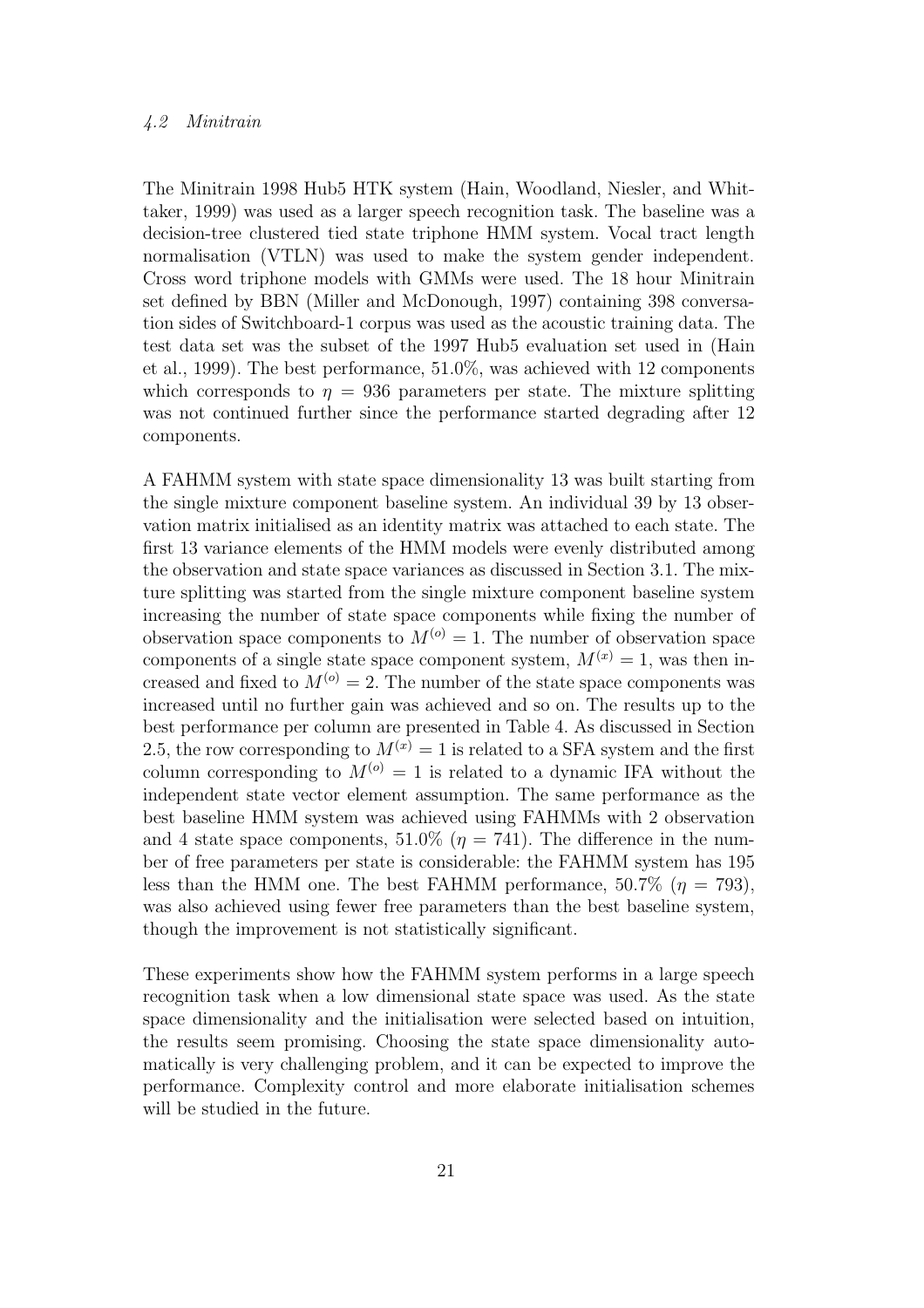## Table 4

Word error rates  $(\%)$  and number of free parameters,  $\eta$ , on the Minitrain task, versus number of mixture components for the observation and state space pdfs, for FAHMM system with  $k = 13$ . The best baseline HMM word error rate was  $51.0\%$ with  $M^{(o)} = 12$  ( $\eta = 936$ ).

| $M^{(x)}$      | $M^{(o)}$        | 1    | $\overline{2}$      | 4    |  |
|----------------|------------------|------|---------------------|------|--|
| 1              | $\eta$           | 585  | 663                 | 819  |  |
|                | $\text{wer}[\%]$ | 53.3 | 51.7                | 51.0 |  |
| $\overline{2}$ | $\eta$           | 611  | 689                 | 845  |  |
|                | $\text{wer}[\%]$ | 53.3 | 51.4                | 51.3 |  |
| 4              | η                | 663  | 741                 | 897  |  |
|                | $\text{wer}[\%]$ | 53.0 | $\boldsymbol{51.0}$ | 50.9 |  |
| 6              | $\eta$           | 715  | 793                 | 949  |  |
|                | $\text{wer}[\%]$ | 52.8 | 50.7                | 51.0 |  |
| 8              | $\eta$           | 767  | 845                 |      |  |
|                | $\text{wer}[\%]$ | 52.6 | 51.0                |      |  |

# 4.3 Switchboard 68 Hours

For the experiments performed in this section, a 68 hour subset of the Switchboard (Hub5) acoustic training data set was used. 862 sides of the Switchboard-1 and 92 sides of the Call Home English were used. The set is described as "h5train00sub" in (Hain, Woodland, Evermann, and Povey, 2000). As with Minitrain, the baseline was a decision-tree clustered tied state triphone HMM system with VTLN, cross word models and GMMs. The 1998 Switchboard evaluation data set was used for testing. The baseline HMM system word error rates with the number of free parameters per state are presented on the first row in Table 5, marked HMM. The word error rate of the baseline system went down to 45.7% with 30 mixture components. However, the number of free parameters in such a system is huge,  $\eta = 2340$  per state. The 14 component system was a reasonable compromise because the word error rate, 46.5%, seems to be a local stationary point. As an additional baseline a global semi-tied covariance HMM system was trained the same way as in the RM experiments. The results for the STC system are presented on the second row in Table 5, marked STC. The best performance, 45.7%, in the STC system was obtained using 16 components.

FAHMM system with state space dimensionality  $k = 13$  was built starting from the single mixture component baseline system. The initialisation and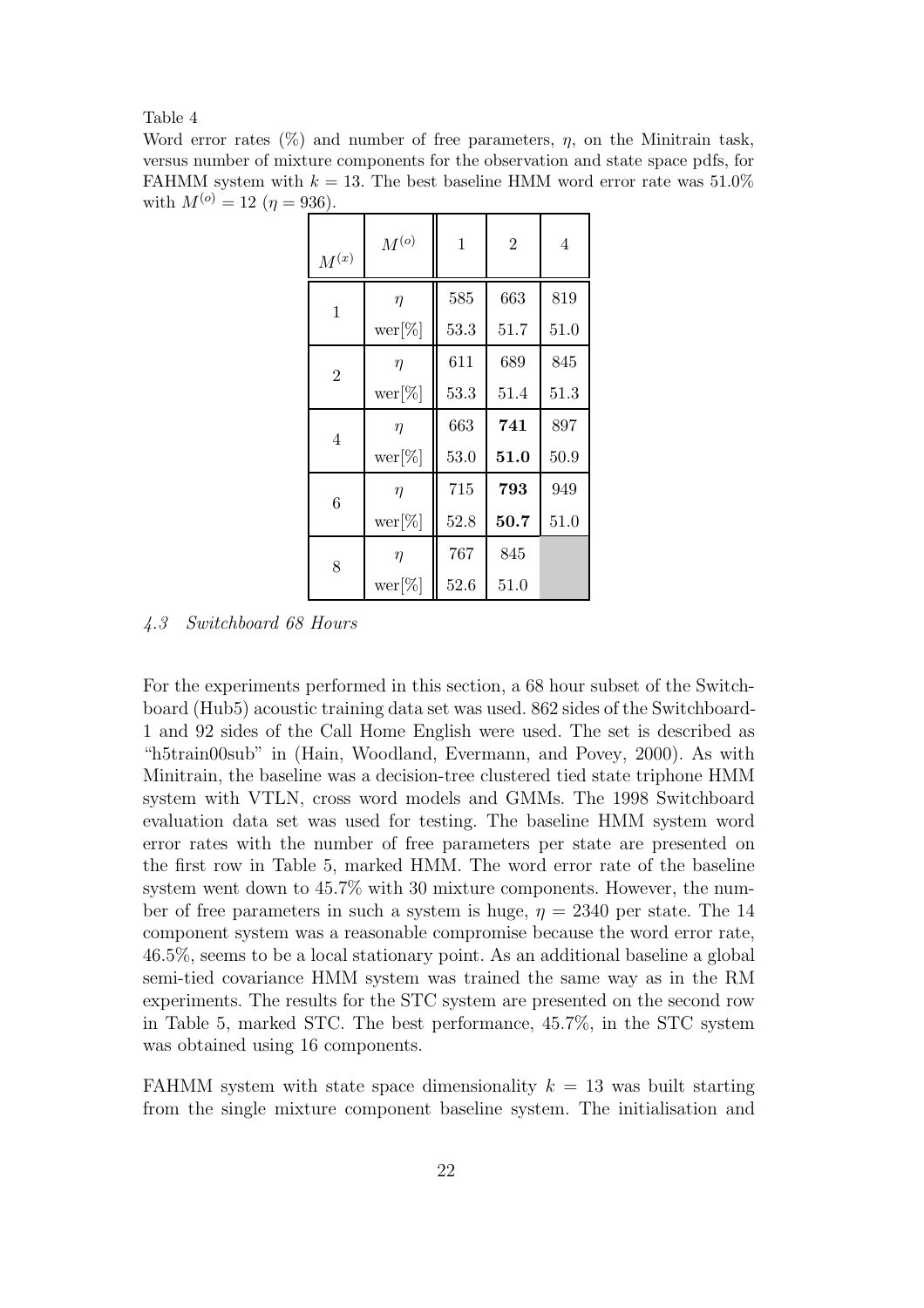mixture splitting were carried out the same way as in the Minitrain experiments in Section 4.2. Unfortunately, filling up a complete table was not feasible since the training time grows very long. The number of full covariance matrices defined in Section 2.3 is  $M^{(o)}M^{(x)}$ , and the memory is quickly filled when using effectively more than 16 full covariance matrices stored prior to training or recognition. Despite the efficient inversion and caching described in Section 2.3, the training and recognition times grow too long with the current implementation. The most interesting results here are achieved using only one state space component which corresponds to the SFA. The results are presented on the third row in Table 5, marked SFA. Increasing the number of state space components with a single observation space component,  $M^{(o)} = 1$ , (IFA) did not show much gains. This is probably due to the small increase in the number of model parameters in such a system. It is worth noting that the best baseline performance was achieved using FAHMMs with considerably fewer free parameters. The 12 component baseline performance,  $46.7\%$  ( $\eta = 936$ ), was achieved by using FAHMMs with fewer parameters - namely  $M^{(o)} = 2$ and  $M^{(x)} = 8$  which corresponds to  $\eta = 845$  free parameters per state.

Table 5

Word error rates  $(\%)$  and number of free parameters,  $\eta$ , on the Hub5 68 hour task, versus number of mixture components for the observation pdfs, for HMM, STC, SFA and GSFA systems with  $k = 13$ . SFA is a FAHMM with a single state space mixture component,  $M^{(x)} = 1$ . SFA has state specific observation matrices whereas STC and GSFA have global ones.

| System      | $M^{(o)}$        | 1    | $\overline{2}$ | 4    | 6    | 8    | 10   | 12   | 14   | 16   |
|-------------|------------------|------|----------------|------|------|------|------|------|------|------|
| <b>HMM</b>  | $\eta$           | 78   | 156            | 312  | 468  | 624  | 780  | 936  | 1092 | 1248 |
|             | $\text{wer}[\%]$ | 55.1 | 52.4           | 49.6 | 48.5 | 47.7 | 47.2 | 46.7 | 46.5 | 46.5 |
| <b>STC</b>  | $\eta$           | 78   | 156            | 312  | 468  | 624  | 780  | 936  | 1092 | 1248 |
|             | $\text{wer}[\%]$ | 54.3 | 50.4           | 48.4 | 47.3 | 46.7 | 46.3 | 46.3 | 45.8 | 45.7 |
| <b>SFA</b>  | $\eta$           | 585  | 663            | 819  | 975  | 1131 | 1287 | 1443 | 1599 | 1755 |
|             | $\text{wer}[\%]$ | 49.1 | 48.0           | 47.2 | 46.6 | 46.3 | 46.4 | 46.0 | 45.8 | 45.9 |
| <b>GSFA</b> | $\eta$           | 91   | 169            | 325  | 481  | 637  | 793  | 949  | 1105 | 1261 |
|             | $\text{wer}[\%]$ | 55.2 | 52.1           | 49.4 | 48.4 | 47.4 | 46.9 | 46.7 | 46.4 | 46.1 |

To see how the tying of parameters influence the results, a FAHMM system with state space dimensionality  $k = 13$  and a global observation matrix C was built starting from the single mixture component baseline system as usual. The initialisation was carried out the same way as in the Minitrain experiments in Section 4.2. As before, filling up the table was not feasible due to the number of effective full covariance components in the system. Examining the preliminary results, the single state space component system appeared to be the most interesting. The results for the single state space component system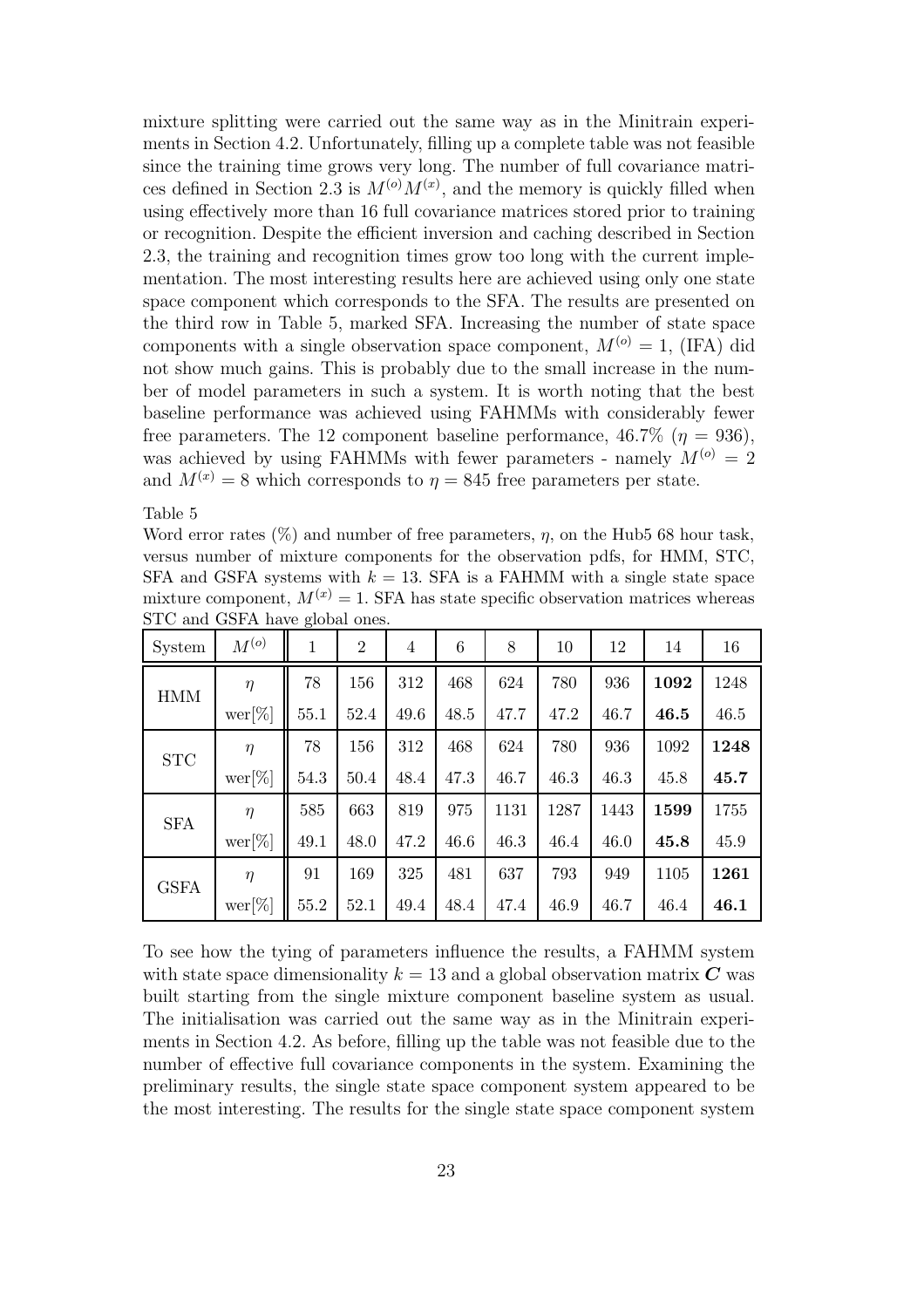are presented on the fourth row in Table 5, marked GSFA. The 12 observation component system achieved the same performance as the 12 component baseline system but further increasing the number of components proved to be quite interesting. The 16 observation space component system achieved 46.1% ( $\eta = 1261$ ), the same performance as 24 component baseline system but with 611 free parameters fewer. It should also be noted that the STC system outperforms these configurations of FAHMMs in this task.

These experiments show that the current implementation of the FAHMM system has its limits when the task size is increased from the Minitrain task. The initialisation and choice of state space dimensionality require further attention, as previously indicated. The main contribution of these experiments was to show how an equivalent performance to HMMs can be achieved using dramatically fewer model parameters in a large speech recognition task with simple configurations of FAHMMs.

## 5 Conclusions

This paper has introduced the factor analysed HMM which is a general form of acoustic model. It combines a standard Gaussian mixture HMM with a shared and independent factor analysis model. FAHMM should provide a better model for the correlation between the feature vector elements compared to a standard diagonal covariance matrix HMM. It can be viewed as a compromise between diagonal and full covariance matrix systems. In addition, FAHMM can be viewed as a general state space model which allows a number of subspaces to be explored. A variety of configurations and sharing schemes, some of which correspond to standard systems, have been investigated. The ML estimation using EM algorithm is presented along with several schemes to improve both, time and memory efficiency. The speech recognition performance is evaluated in experiments using three medium to large vocabulary continuous speech recognition tasks. The results show that equivalent or slightly better performance compared to standard diagonal covariance Gaussian mixture HMMs can be achieved with considerably fewer model parameters. The FAHMM with 2 observation and 8 state space components gave performance equal to the best HMM systems for both Minitrain and Hub5 68 hour tasks.

Due to the flexibility of FAHMMs a large number of configurations can be explored. The number of Gaussian mixture components in both, the state and observation space, can be chosen. Different techniques to optimally choose the configuration have to be investigated. Another important question is how to choose an optimal state space dimensionality. These are standard problems in speech recognition and machine learning. The automatic complexity control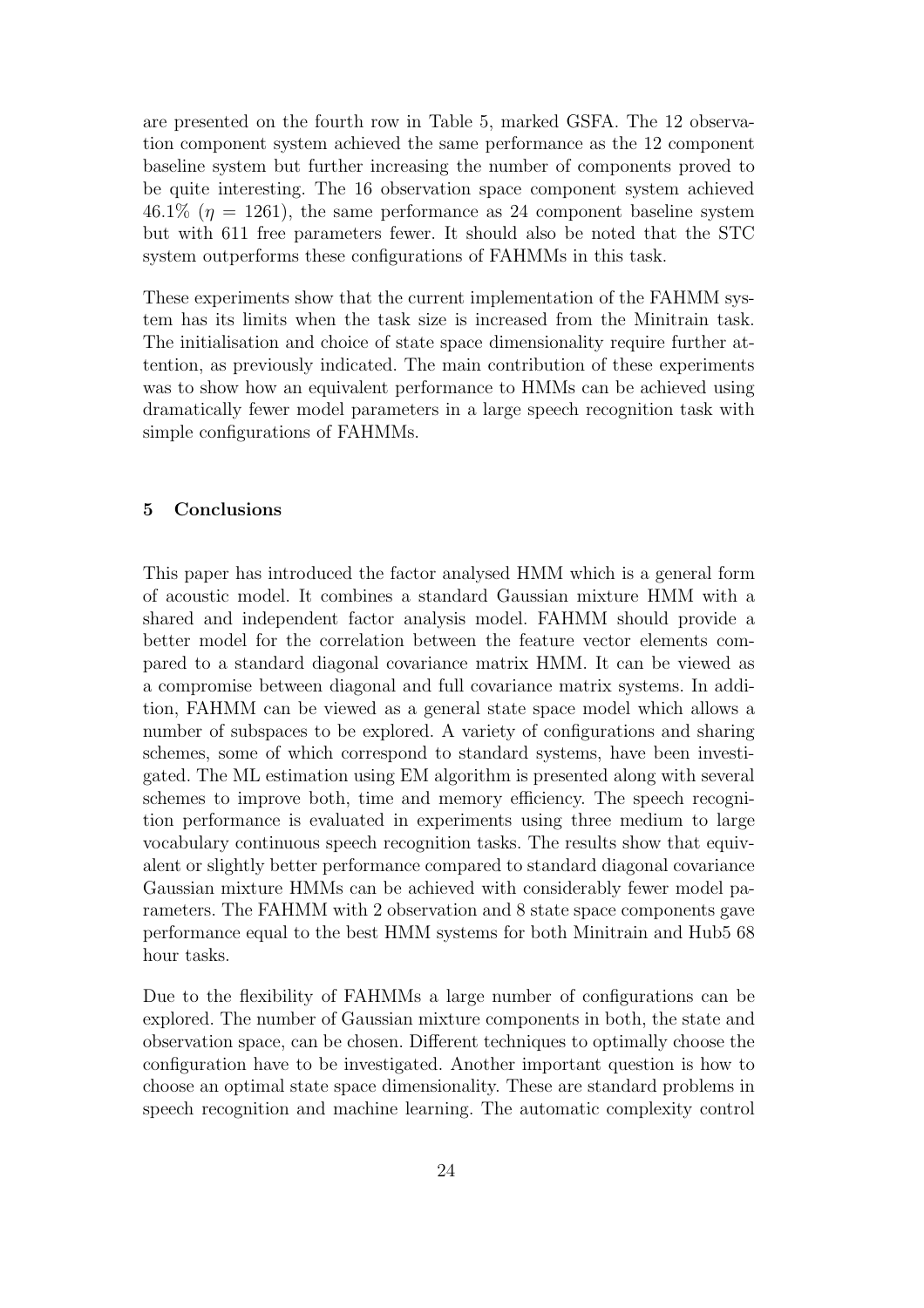for FAHMM based systems has to be addressed in the future.

## Acknowledgements

A-V.I. Rosti is funded by an EPSRC studentship and Tampere Graduate School in Information Science and Engineering. He received additional support from the Finnish Cultural Foundation. This work made use of equipment kindly supplied by IBM under an SUR award.

#### References

- Attias, H., 1999. Independent factor analysis. Neural Computation 11 (4), 803–851.
- Bahl, L., de Souza, P., Gopalkrishnan, P., Nahamoo, D., Picheny, M., 1991. Context dependent modelling of phones in continuous speech using decision trees. In: Proceedings DARPA Speech and Natural Language Processing Workshop. pp. 264–270.
- Chen, S., Gopalakrishnan, P., 1998. Clustering via the Bayesian information criterion with applications in speech recognition. In: Proceedings International Conference on Acoustics, Speech and Signal Processing. Vol. 2. pp. 645–648.
- Gales, M., 1998. Maximum likelihood linear transformations for HMM-based speech recognition. Computer Speech and Language 12 (2), 75–98.
- Gales, M., 1999. Semi-tied covariance matrices for hidden Markov models. IEEE Transactions on Speech and Audio Processing 7 (3), 272–281.
- Gales, M., 2002. Maximum likelihood multiple subspace projections for hidden Markov models. IEEE Transactions on Speech and Audio Processing 10 (2), 37–47.
- Ghahramani, Z., 1998. Learning dynamic Bayesian networks. In: Giles, C., Gori, M. (Eds.), Adaptive Processing of Sequences and Data Structures. Vol. 1387 of Lecture Notes in Computer Science. Springer, pp. 168–197.
- Ghahramani, Z., Jordan, M., 1997. Factorial hidden Markov models. Machine Learning 29 (2-3), 245–273.
- Gopinath, R., Ramabhadran, B., Dharanipragada, S., 1998. Factor analysis invariant to linear transformations of data. In: Proceedings International Conference on Speech and Language Processing. pp. 397–400.
- Hain, T., Woodland, P., Evermann, G., Povey, D., 2000. The CU-HTK March 2000 HUB5E transcription system. In: Proceedings Speech Transcription Workshop.
- Hain, T., Woodland, P., Niesler, T., Whittaker, E., 1999. The 1998 HTK system for transcription of conversational telephone speech. In: Proceedings